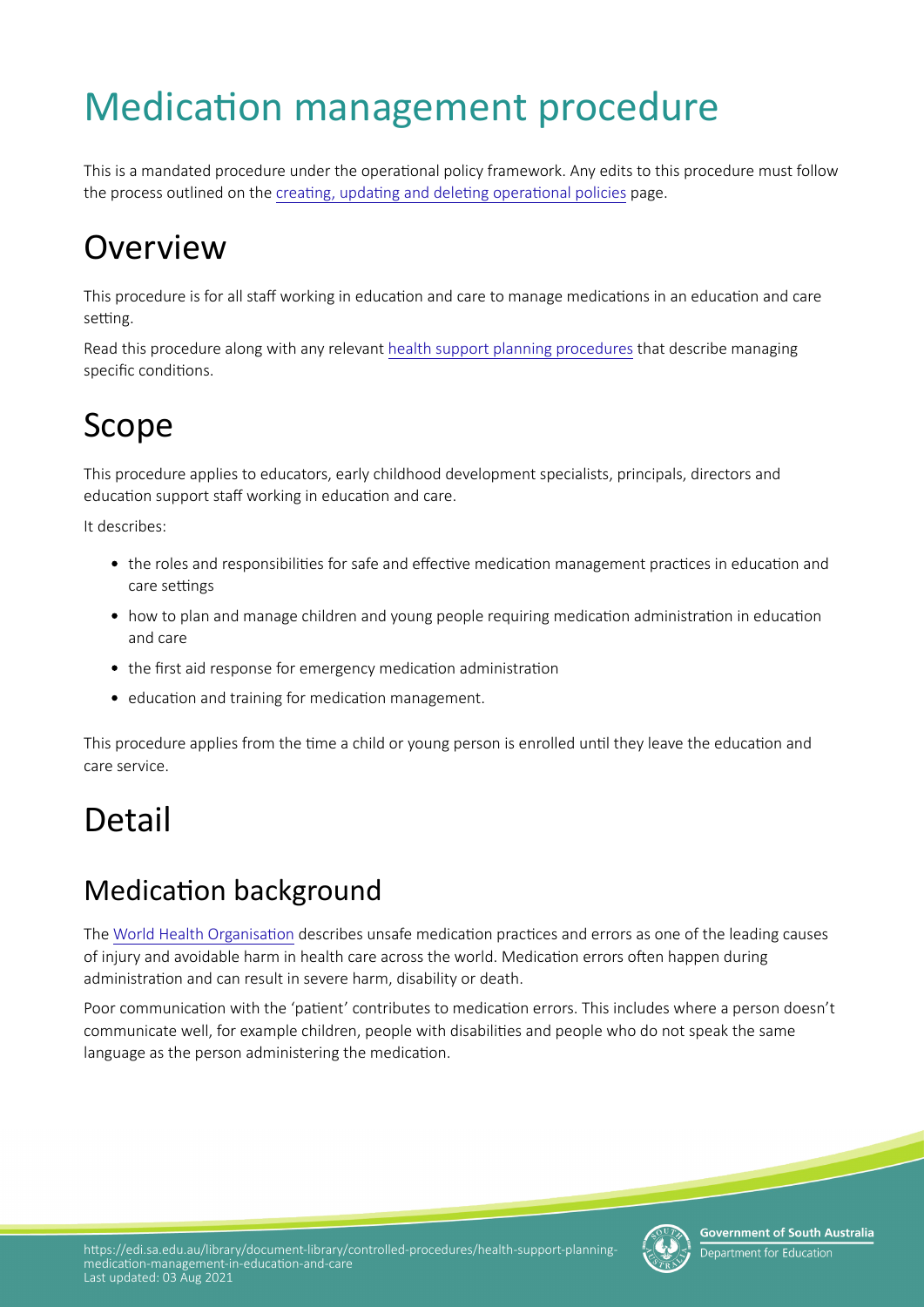Medication management for children and young people has additional challenges. A small error in the dose may have a much greater risk of harm compared to an adult. Prescribing medications to children and young people often requires weight-related dose adjustments.

The groups known to be at greater risk of medication incidents include children, older people and people with multiple health conditions.

## Medication definition

In this procedure 'medication' includes all prescribed, non-prescribed, over the counter and alternative therapies (vitamins, minerals, supplements) that are administered in an education and care service.

'Medicaton' in this context does not include:

- sunscreen
- nappy rash cream
- moisturising lip balm
- lubricating eye drops or moisturiser (emollient) where they are unmedicated
- $\bullet$  creon®
- $\bullet$  items in a hypo kit.

Where education and care staff are unsure if the product contains medication they can contact their local pharmacy or the Medicines Information Service at the Women's and Children's Hospital (8161 7222) for advice.

## Medication management in education and care

## Duty of care

The education and care service has a duty of care to take 'reasonable precautions' during the period of care to minimise risks.

For medication, 'reasonable precautions' includes making sure:

- the child or young person is presenting for their medication administration
- the medication is administered as directed in the medication agreement (Word 173KB)
- all medication rights are met (use the medication rights checklist (Word 136KB).

#### Site requirements

All education and care services must have medication management processes in place that:

- are consistent with this procedure
- include strategies to monitor, review and improve medication management practices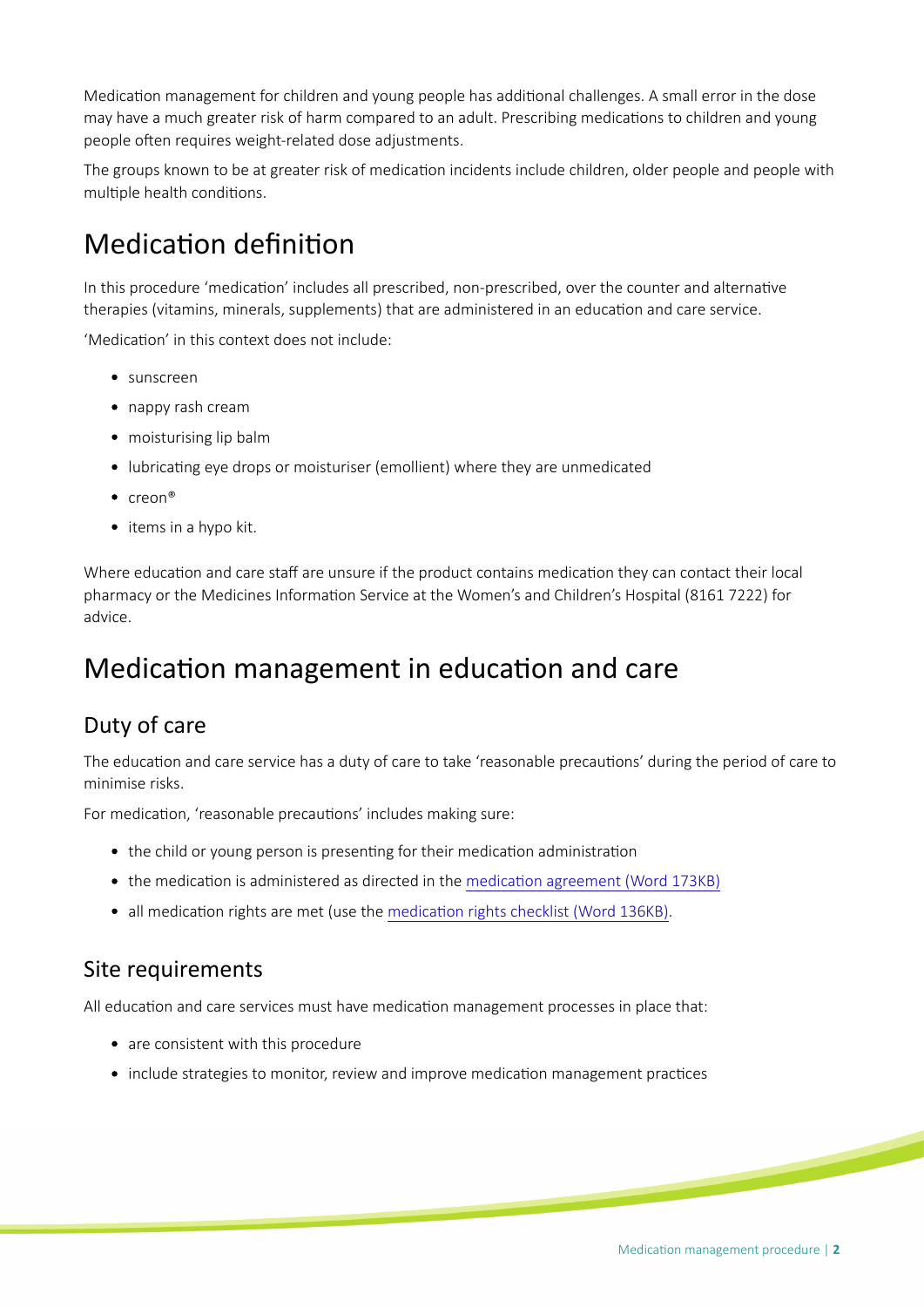- routinely remind education and care staff, parent or guardians, children and young people, and local prescribers about the medication management process for education and care services
- support children and young people to participate safely and fully in their education.

### First dose

Children and young people should not be given a first dose of a new medication at an education or care service. Due to the dangers of an adverse reacton the frst dose must be supervised by a parent, guardian or health professional.

An exception to this is emergency medications (on this page), including Ventolin or adrenaline, and midazolam (where this has been prescribed).

### Route of administraton

Education services can only administer medication aurally, orally, inhaled or topically.

Complex medication administration including subcutaneous injections, administration through a gastrostomy tube or rectal administration can't be given by education staff. Go to complex medication administration (on this page).

### 3 times a day administration

Generally medication that requires administration 3 times per day can be administered outside of school hours. At home in the morning, after school and in the evening.

## Medication 'to be taken as required', 'as directed', or 'PRN'

Medication that is labelled 'to be taken as required', 'as directed', 'PRN' (or similar) doesn't provide enough information and cannot be administered by the education staff.

An excepton to this is where a child or young person has been approved to carry and administer their own medication. Go to self-administration of medication.

The medication agreement (Word 1221KB) must say the time of administration. Education and care staff can't make a clinical decision about when to give medicaton based on a child or young person's symptoms or behaviour.

An exception to this is where there is an:

- [emergency medicaton management plan \(Word 167KB\)](https://www.education.sa.gov.au/sites/default/files/hsp153-inm-medication-agreement.doc?v=1579476479) to administer midazolam for seizures,
- ASCIA action plan for anaphylaxis or allergy that includes adrenaline or antihistamine on the plan, or
- [Asthma care plan](https://asthma.org.au/wp-content/uploads/About_Asthma/Schools/AACPED2018-Care-Plan-for-Schools-A4_2019.pdf) that includes Ventolin on the plan.

### Monitoring post administraton

Education and care staff can observe and document behaviours post administration to advise the parent, guardian or treating health professional. Staff cannot interpret behaviour in relation to a medical condition or monitor the effects of the medication.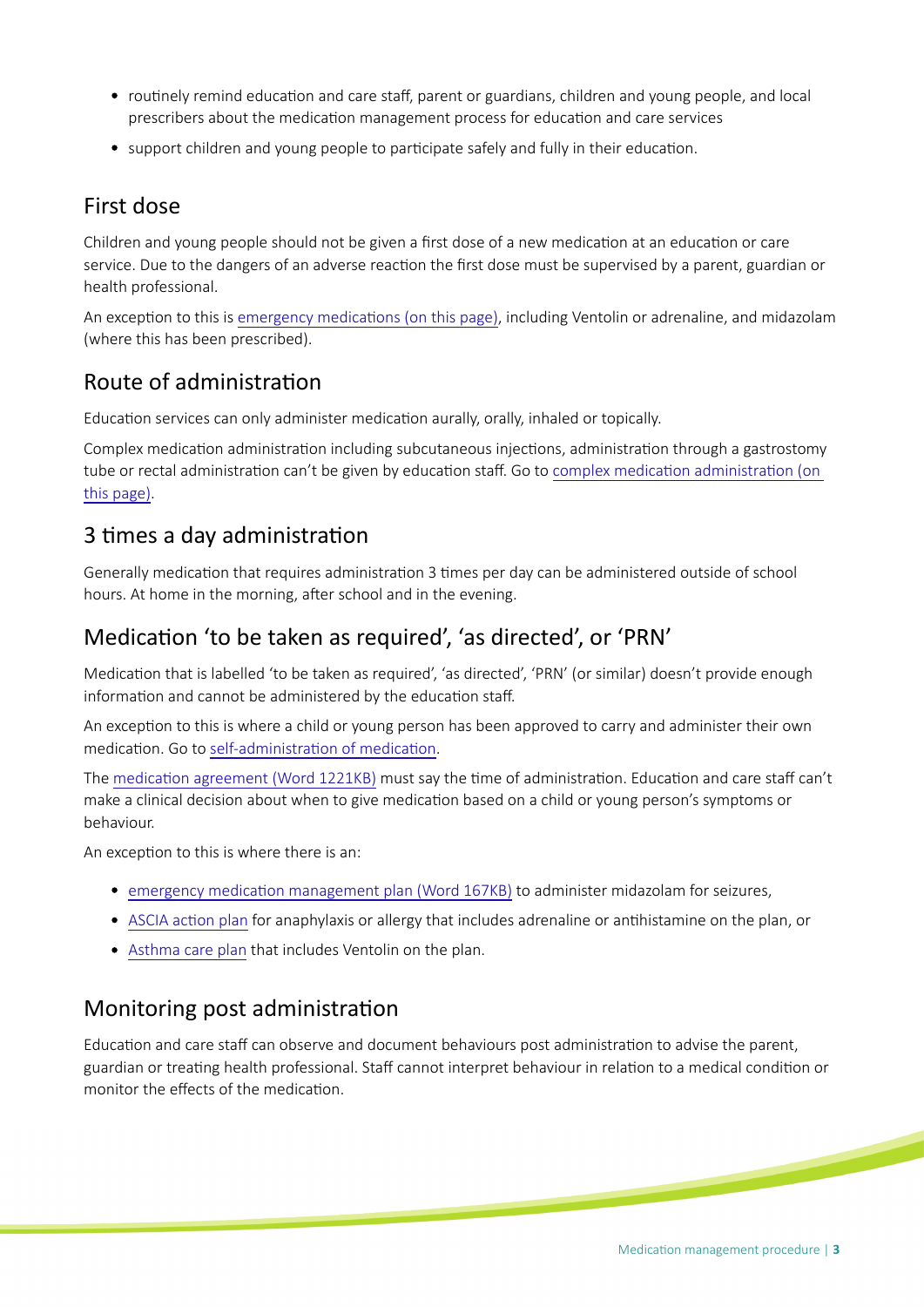Observations can be documented on the medication advice form (Word 157KB) and sent to the parent or guardian.

## Unmedicated creams, balms or drops

Education and care staff can apply unmedicated products, including sunscreen, nappy rash cream, lip balm or moisturiser at the request of the parent or guardian.

The parent or guardian must give clear instruction on when and how much (if relevant) to administer.

There must be an agreed approach to how this is documented and communicated between the staff and parent or guardian. This could include

- verbal agreement and expectaton with no documentaton, for example, nappy rash cream is applied at every nappy change
- completing a medication log (Word 203KB) every time the unmedicated product is applied
- advising by text message or email that the product has been applied.

#### General use emergency response medicines

Education and care services can store and administer the following general use medications for emergency response (does not apply in Family Day Care or Respite Care Program):

- adrenaline autoinjector (EpiPen® or EpiPen®Jr) for emergency treatment of anaphylaxis
- reliever puffer, for example salbutamol (Ventolin®) for emergency treatment of asthma.

Pain relief such as paracetamol or ibuprofen are not permitted in education and care services as medication for first aid. They can mask signs and symptoms or serious illness or injury.

### Controlled drugs

Controlled drugs (also known as drugs of dependence or schedule 8 drugs) are prescripton medicines that have a higher potential for misuse, abuse and dependence. The use of drugs of dependence are regulated by the [Controlled Substances Act 1984 \(PDF 760KB\)](https://www.legislation.sa.gov.au/LZ/C/A/CONTROLLED%20SUBSTANCES%20ACT%201984/CURRENT/1984.52.AUTH.PDF) and the Controlled Substances (Poisons) Regulations 2011. They are monitored by the [Drugs of Dependence Unit \(DDU\)](https://www.sahealth.sa.gov.au/wps/wcm/connect/public+content/sa+health+internet/clinical+resources/clinical+programs+and+practice+guidelines/medicines+and+drugs/drugs+of+dependence).

Controlled drugs that may be prescribed to children and young people and administered in an educaton and care service include:

- psychostmulant medicaton for the management of ADHD for example methylphenidate (Ritalin) or dexamphetamine
- pain relief for long term chronic pain management, for example oxycodone (Endone<sup>®</sup>) or fentanyl patch.

All controlled drug packaging is clearly labelled.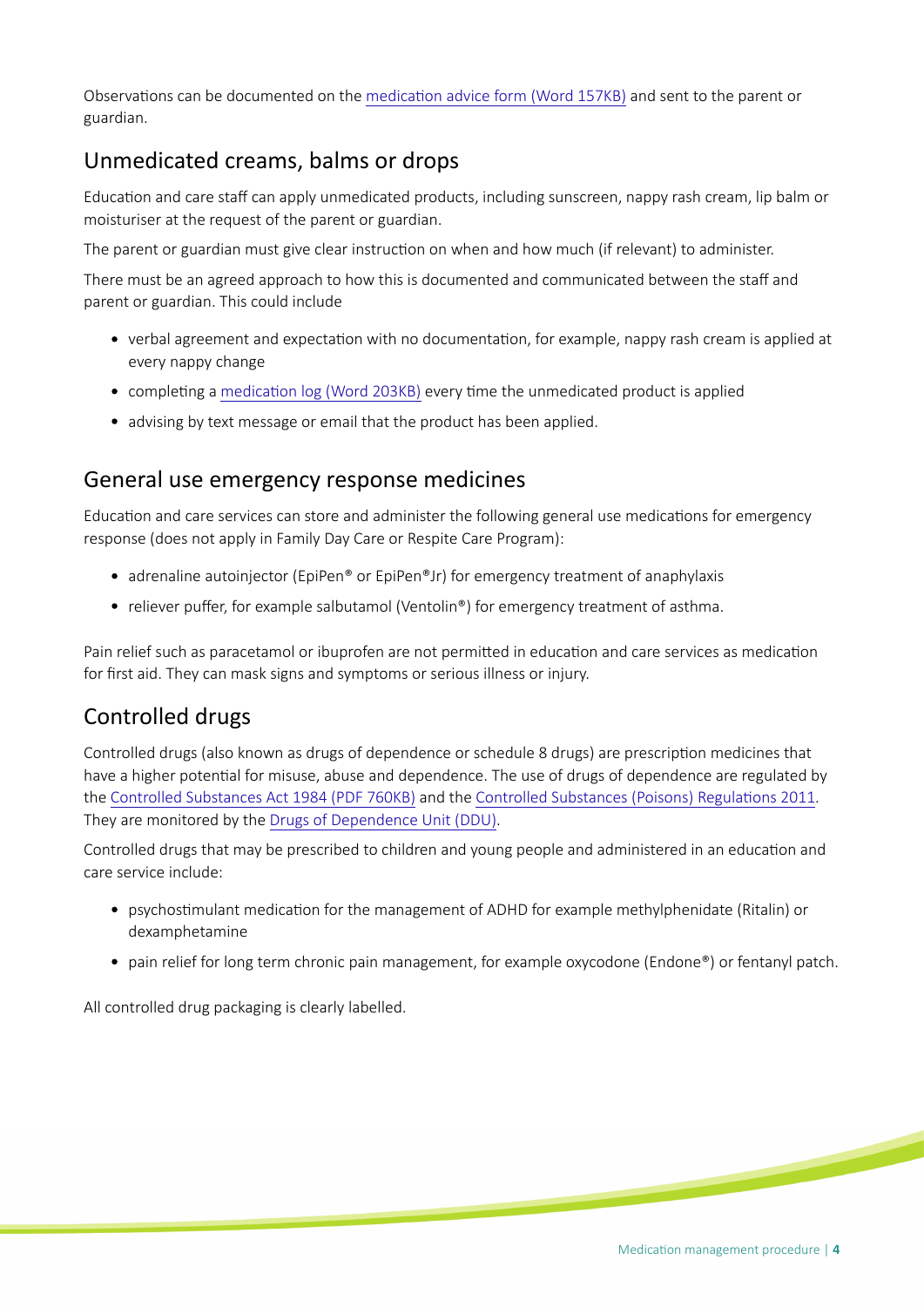

The principal or director is ultmately responsible for all controlled drugs that are held on site, however may delegate the authority to manage and administer to staff. To ensure a combined understanding of the governance and accountability requirements for controlled and restricted medicines the [hsp159 authorisaton](https://www.education.sa.gov.au/sites/g/files/net691/f/hsp159-authorisation-administer-controlled-medicine.doc)  [to administer controlled medicines \(Word 109KB\)](https://www.education.sa.gov.au/sites/g/files/net691/f/hsp159-authorisation-administer-controlled-medicine.doc) form must be completed by the principal or director and authorised person.

## Restricted schedule 4 medicines

Schedule 4 medicines that have a high potential for abuse, misuse, diversion and misappropriation are referred to as restricted schedule 4 medicines. They must be handled in line with schedule 8 medicines (see medication storage, security and disposal on this page).

The [SA Health storage and recording of restricted schedule 4 \(prescripton only\) medicines policy directve](http://www.sahealth.sa.gov.au/wps/wcm/connect/7797cb00412ae68ebaebbee8f09fe17d/Directive_Storage%2B%2526%2BRecording%2Bof%2BRestricted%2BS4%2BMedicines_25072017.pdf?MOD=AJPERES&CACHE=NONE&CONTENTCACHE=NONE)  [\(PDF 320KB\)](http://www.sahealth.sa.gov.au/wps/wcm/connect/7797cb00412ae68ebaebbee8f09fe17d/Directive_Storage%2B%2526%2BRecording%2Bof%2BRestricted%2BS4%2BMedicines_25072017.pdf?MOD=AJPERES&CACHE=NONE&CONTENTCACHE=NONE) has a list of schedule 4 medicines that are restricted in South Australia.

Restricted schedule 4 medicines prescribed to children and young people attending an education or care service may include clonidine, diazepam, clonazepam and midazolam.

## Oxygen

Where a child or young person requires oxygen they must be referred to the [Access Assistant Program](https://www.education.sa.gov.au/supporting-students/health-e-safety-and-wellbeing/health-support-planning/managing-health-education-and-care/health-support-services-and-programs/access-assistant-program-aap) or Registered Nurse Delegation of Care Program.

### Creon (pancreatic enzyme replacement supplement)

A medication agreement is not required for children and young people diagnosed with cystic fibrosis that have been prescribed Creon.

Creon (pancrelipase) contains digestive enzymes and is used to improve food digestion in people with cystic fbrosis who cannot digest food properly. Creon is not a medicine in the context of this procedure.

See the cystic fibrosis webpage for more information.

### Contents of hypo kit for diabetes management

For children and young people with diabetes there will be tmes when they get hypoglycaemia (blood glucose levels too low).

A hypo kit must be readily available (with the child or young person, or in class). The hypo kit will contain items that bring blood glucose levels back up.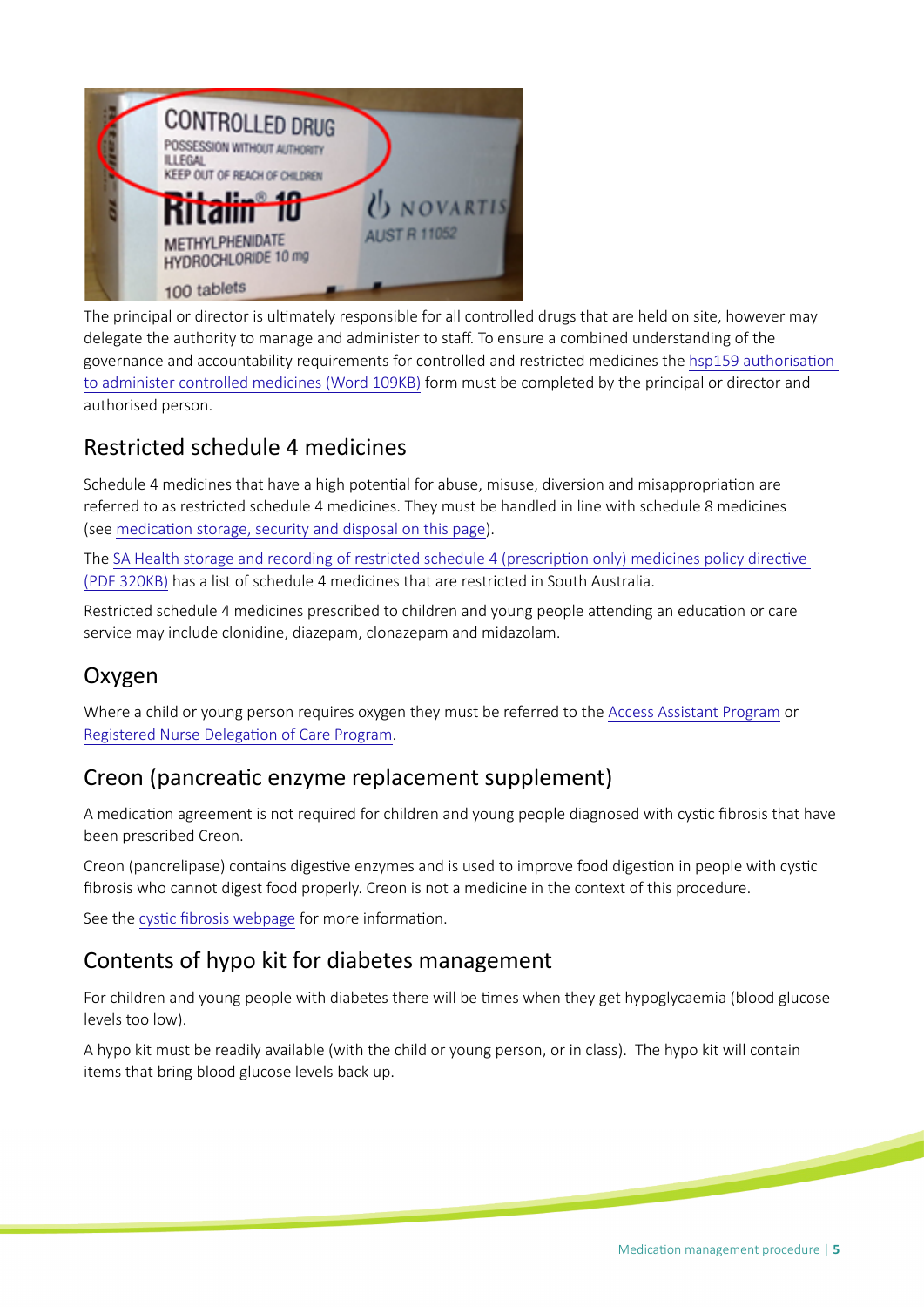This may include glucose tablets, jelly beans, non-diet soft drinks, muesli bars, dry crackers. These items are not a medicine.

See the [diabetes webpage](https://www.education.sa.gov.au/supporting-students/health-e-safety-and-wellbeing/health-support-planning/managing-health-education-and-care/physical-health/diabetes) for more information.

### Complex medication administration

Children and young people with complex medicaton requirements may be eligible for support from the [Access Assistant Program](https://myintranet.learnlink.sa.edu.au/child-and-student-support/health-support-planning/health-support-services/access-assistants-program) or RN Delegation of Care Program.

The Access Assistant Program flowchart (PDF 95.4KB) or RN Delegation of Care service provider toolkit (PDF [275KB\)](https://www.education.sa.gov.au/sites/g/files/net691/f/rn-delegation-of-care-toolkit.pdf?v=1476855325) can help to determine when additonal supports are needed.

### **Transport**

Safe transport must be provided to and from the education and care service, and for excursions or offsite activities.

Consider all children and young people with a known health condition, and if they need medication to be given in an emergency.

## Authority to administer

Medication cannot be administered in an education or care service without written advice on a medication agreement (with the exception of emergency medication for anaphylaxis and asthma).

Medication cannot be administered by education and care staff if:

- a medication agreement has been modified, overwritten or is illegible
- any of the 'medication rights' are in doubt, refer to the medication rights checklist (Word 136KB)
- the medication needs to be injected or administered rectally.

All sections of the medication instructions must be completed and match the pharmacy label on the medication.

All requirements listed in the 'authorisation and release' section must be checked and parent or guardian details entered.

The agreement section must be completed by a treating health professional where the medication is:

- a controlled drug
- oxygen
- pain relief (ie paracetamol, ibuprofen) that is needed regularly or administered for more than 72 hours (3 days) in a week.

Educaton and care services can contact their local pharmacy or the Medicines Informaton Service at the Women's and Children's Hospital, phone (08) 8161 7222 or email [medinfo@sa.gov.au](mailto:medinfo@sa.gov.au) for more information.

There are specific requirements for administration of scheduled medications and where there are multiple or high risk medicines prescribed, invasive administration techniques, frequent dose changes or emergency medications.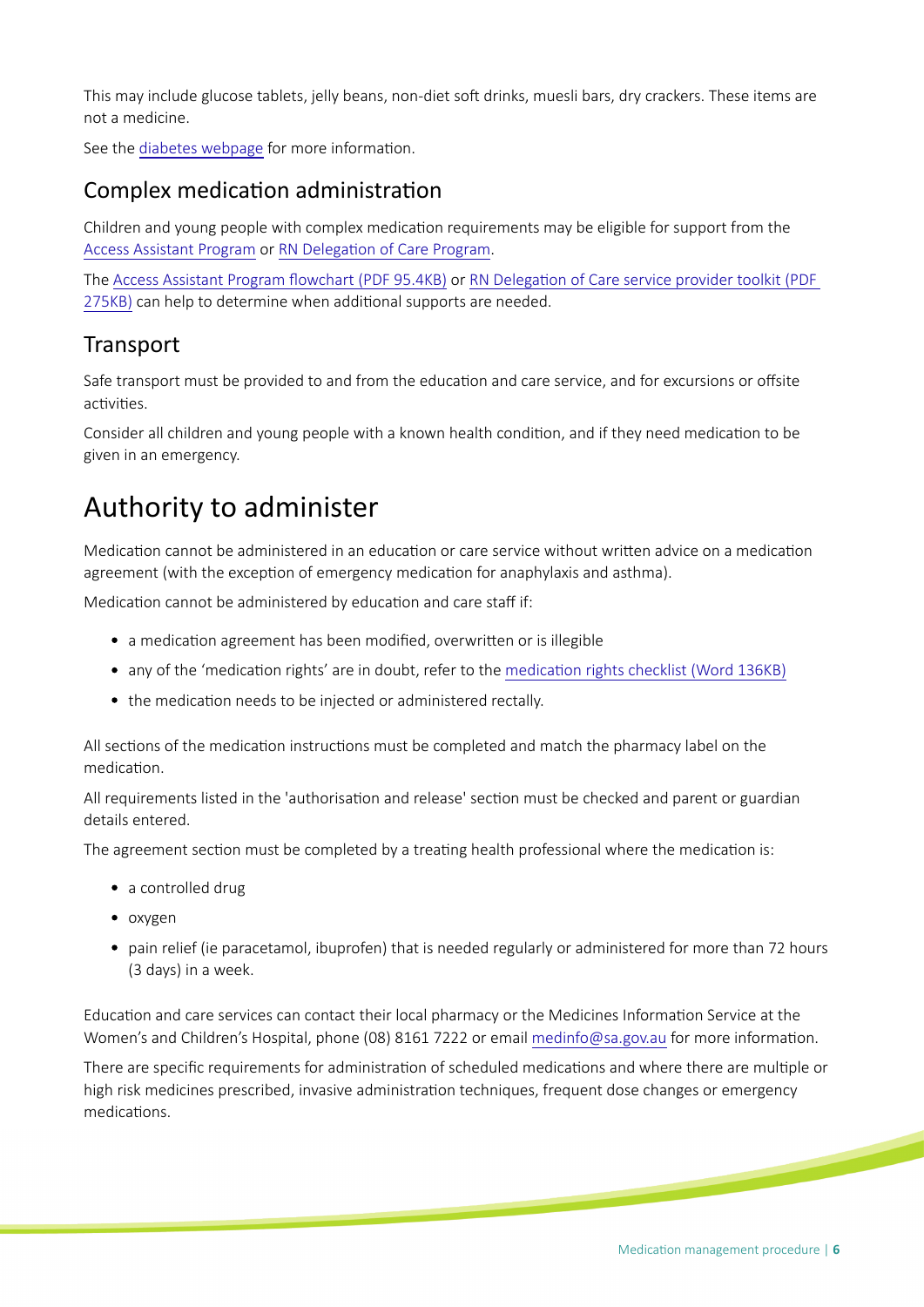## Schedules

Scheduling is a national classification system that controls how medicines and poisons are made available to the public. Medicines are classifed into schedules according to the level of regulatory control required. Schedules are published in the [Standard for the uniform Scheduling of Medicines and Poisons \(SUSMP\)](https://www.legislation.gov.au/Details/F2017L01285).

#### **Unscheduled**

- Medications that are sold in retail outlets (eg supermarkets) and pharmacies, for example antacids (for example Mylanta, Gaviscon), paracetamol, aspirin, ibuprofen.
- Medication agreement can be completed by parent or guardian only.
- If pain relief medicatons need to be administered more than 72 hours in a week, a health professional must complete the agreement section.

#### **Schedule 2**

- Medications that are sold over the counter in a pharmacy without a prescription.
- Medication agreement can be completed by parent or guardian only.
- If pain relief medicatons need to be administered more than 72 hours in a week, a health professional must complete the agreement section.

#### **Schedule 3**

- Pharmacist only medicines that do not require a prescription and are substantially safe in use but require professional advice or counselling by a pharmacist to purchase.
- Medication agreement can be completed by parent or guardian only.
- If pain relief medicatons need to be administered more than 72 hours in a week, a health professional must complete the agreement section.

#### **Schedule 4**

- Medications that legally require a prescription from a doctor or dentist to be dispensed.
- Medication agreement can be completed by parent or guardian only.
- If pain relief medicatons need to be administered more than 72 hours in a week, a health professional must complete the agreement section.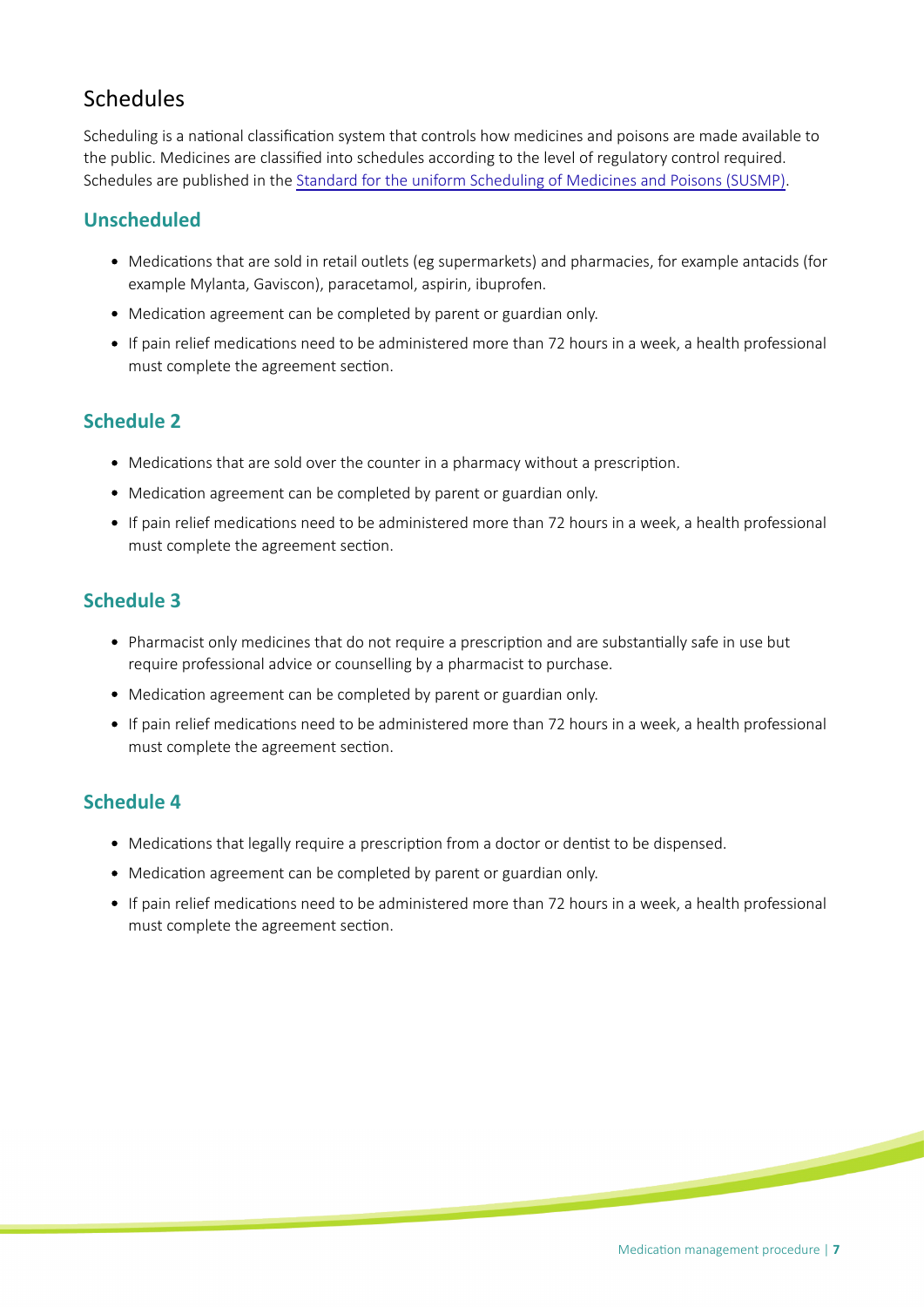#### **Restricted schedule 4**

- Prescription only medicines that don't have sufficient addictiveness or risk of abuse to be classified as schedule 8, but a significant addiction or abuse risk does exist.
- Restricted schedule 4 drugs have additonal prescripton and recording requirements compared with schedule 4.
- Medication agreement can be completed by parent or guardian only.
- If pain relief medicatons need to be administered more than 72 hours in a week, a health professional must complete the agreement section.
- An emergency medication management plan (Word 167KB) must be completed by a health professional for midazolam.

#### **Schedule 8 (controlled drugs)**

- Schedule 8 (controlled drugs) have high potential for abuse and addiction. Possession of these medications without authority is an offence. The doctor must have a permit to prescribe schedule 8 medications.
- A health professional must complete the medication agreement.
- Authorisation to administer controlled medicines (Word 109KB) must be completed by the principal or director and an authorised staff member.

#### **High-risk medicines**

- One or more high-risk medicatons (for example Intranasal Midazolam; schedule 8 medicines, restricted schedule 4 medicines, insulin).
- A health professional must complete the medication agreement.
- Needs a [health support agreement \(Word 139KB\).](https://www.education.sa.gov.au/sites/default/files/hsp120-health-support-agreement.docx?v=1562633827)

#### **Polypharmacy**

- Five or more oral medications that must be administered in education or care.
- A health professional must complete the medication agreement.
- Needs a [health support agreement \(Word 139KB\).](https://www.education.sa.gov.au/sites/default/files/hsp120-health-support-agreement.docx?v=1562633827)
- May be high or complex care needs that need referral to the [Access Assistant Program](./?a=345776).

#### **Administraton via feeding tube**

- For example gastrostomy, jejunostomy and nasogastric.
- Must be referred to the [Access Assistant Program](./?a=345776) or Registered Nurse Delegation of Care Program.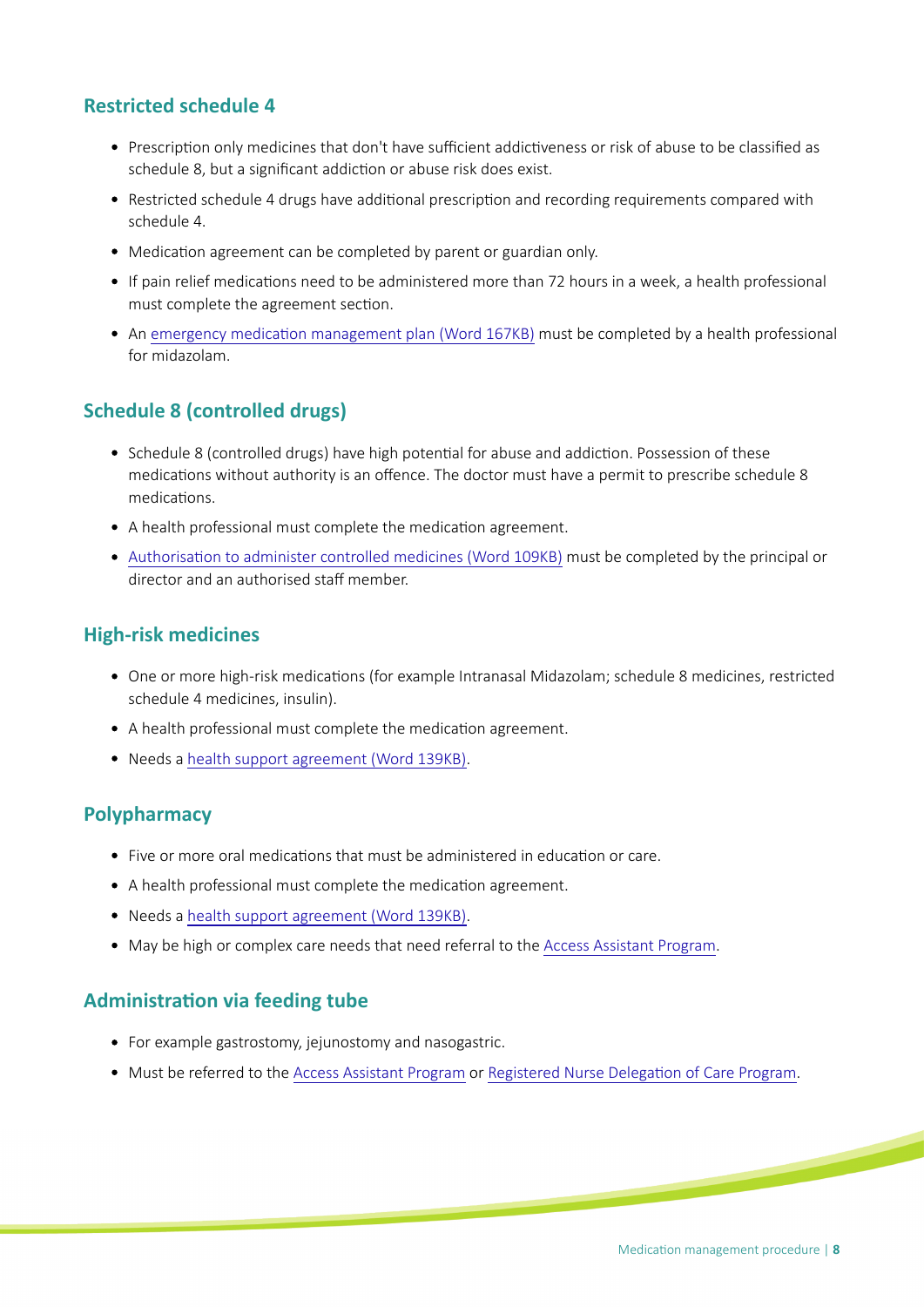#### **Oxygen**

• Must be referred to the [Access Assistant Program](./?a=345776) or Registered Nurse Delegation of Care Program.

### Single medication agreement

A single [medicaton agreement \(Word 173KB\)](https://www.education.sa.gov.au/sites/g/files/net691/f/hsp151-medication-agreement.doc) is used for medicaton to be administered to a child or young person.

### Multiple medication agreement

A multiple medication agreement (Word 213KB) is used for multiple medications to be administered to a child or young person.

The multiple medication agreement only needs to include medications to be given in the education or care service, not all medications prescribed for the child or young person.

### INM (intranasal midazolam) medicaton agreement - for seizures

An emergency medication management plan (Word 1,221KB) is completed by a neurology specialist or paediatrician for a child or young person prescribed midazolam as an emergency response for seizures.

A [seizure management plan \(Word 1,168KB\)](https://www.education.sa.gov.au/sites/default/files/hsp340-seizure-managemen-plan.doc) must also be completed.

See the [seizures and epilepsy webpage](https://www.education.sa.gov.au/supporting-students/health-e-safety-and-wellbeing/health-support-planning/managing-health-education-and-care/physical-health/seizures-and-epilepsy) for more information.

### Medicaton administraton without an agreement

Medication can't be administered in education and care services without a medication agreement unless it is included in an ASCIA action plan or [asthma care plan](https://www.asthmaaustralia.org.au/wa/about-asthma/resources).

Where a child or young person requires medication in an education or care service and a medication agreement is not available, arrangements must be made for the parent or guardian to attend the site to give the medication.

An exception to this is where the decision making tool for medication administration (Word 157KB) is completed (go to self-administration of medication).

### Medicaton agreement review date and end date

All medication agreements should be reviewed at least annually for continuing medication.

Where a review date has expired the medication agreement remains valid until an updated form is received. A review date is **not** an expiry or end date.

Where an end date is included on the form, the medication agreement is no longer valid when that date has passed. A new medication agreement must be completed.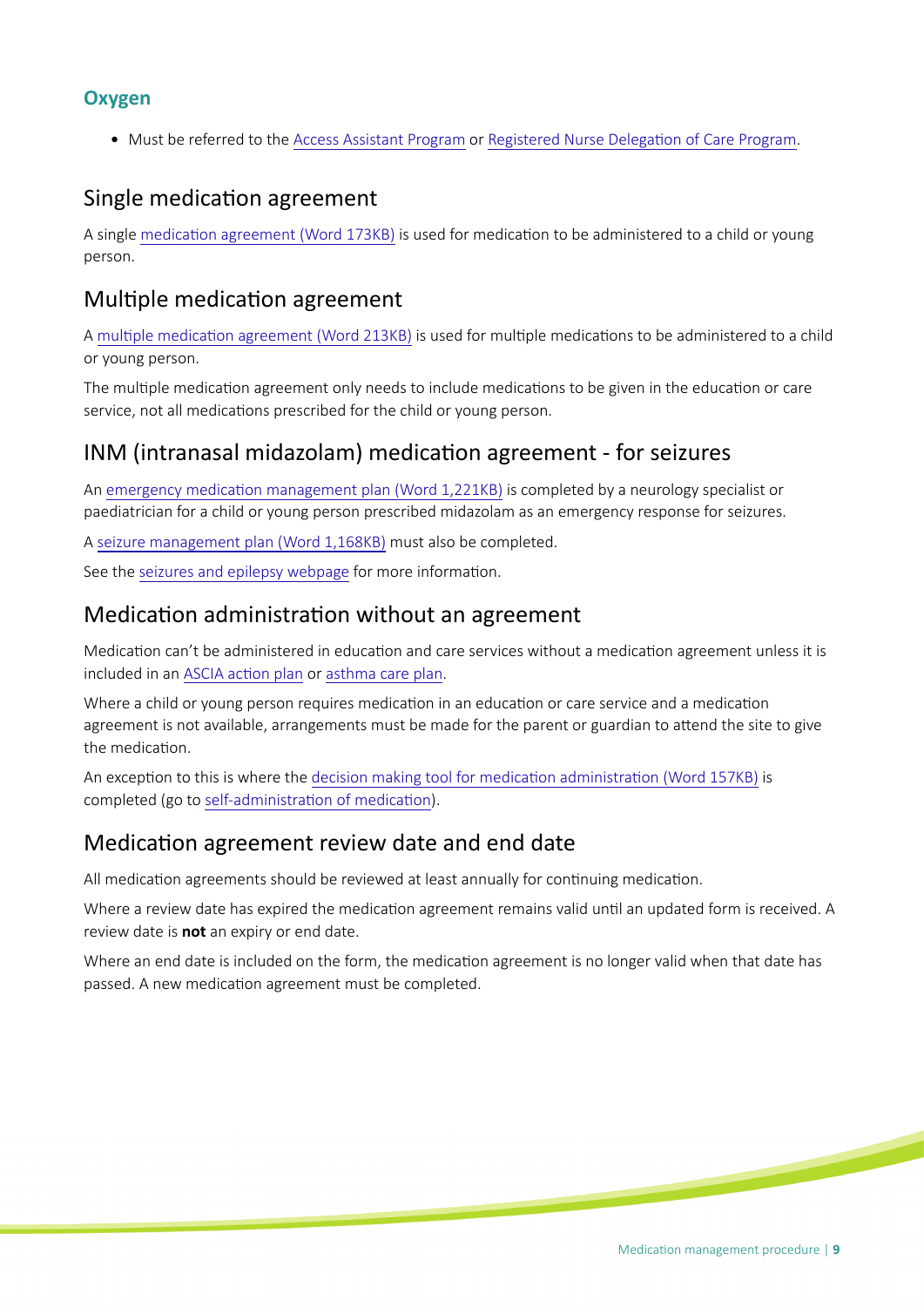## Administering medication in education and care services

The 8 rights documented in the [medicaton rights checklist \(Word 136KB\)](https://www.education.sa.gov.au/sites/g/files/net691/f/medication-rights-checklist.doc) are regarded as standard measures for safe administration practices in education and care services. This checklist must be followed every time medication is administered in education and care services. Two staff members must be present during medicaton administraton.

For single staff services (such as family day care, respite care program and rural care), medication instructions must be checked and confrmed with the parent or guardian at handover. This includes when the child is dropped off and picked up. When administering medication, double check each step of the medication rights checklist.

Where any medication rights are in doubt do not administer medication. You need to:

- document in medication log (Word 203KB)
- contact the parent or guardian
- complete a medication advice form (Word 157KB).

## Who is responsible for providing medication to the education and care service?

The parent or guardian is responsible for providing all medicaton and administraton equipment. They should be encouraged to give and collect any medication in person where possible. Where this is not possible, the education and care staff, in consultation with the parent or guardian, should discuss and agree on safe methods of transport and transfer.

All medications must be provided in an original pharmacy container and have a pharmacy label with:

- child or young person's name
- date of dispensing
- name of medication
- strength of medication
- dose (how much to give)
- when the dose should be given
- other administraton instructons (such as to be taken with food)
- expiry date (where there is no expiry date the medication must have been dispensed within the last 6 months).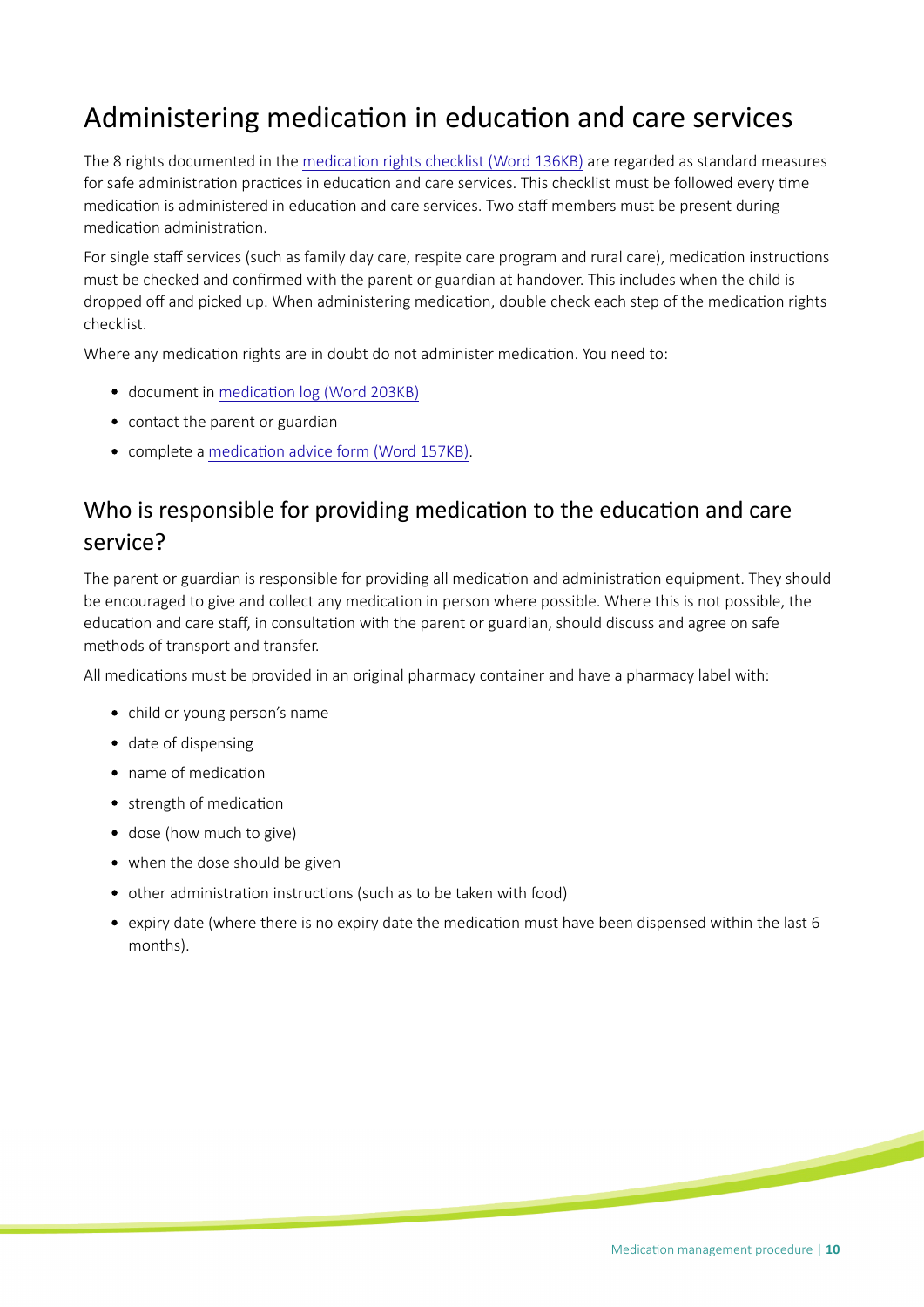## Who is responsible for administering medication during attendance at an educaton and care service?

Principals and directors are responsible for ensuring education and care staff are available and appropriately trained for the administration of medication in an education or care service and during school related activities

Education and care staff who administer medications must be competent and willing to administer the medication.

## Can staff refuse to administer medication?

Education and care staff have the right to refuse administering medication if they feel uncomfortable or unqualifed to do so.

In an emergency situation, staff have a duty of care to administer medication if the response requires the medication to be administered immediately to prevent serious illness, injury or death (see administering first aid emergency medication on this page).

### Self administraton of medicaton

The decision for a child or young person to carry their own and/or self-administer medication is made by the principal or director (or nominated delegate) in consultaton with the parent or guardian and young person. Complete the decision making tool for medication administration (Word 157KB).

Controlled or restricted medicines cannot be carried or self-administered by the child or young person.

Children and young people are encouraged to carry and self-administer some medications in line with their age and stage of development, providing they:

- are able to recognise their symptoms and seek support if required
- have the correct technique to administer the medication, and
- understand and apply safe medication management practices.

Some children and young people may choose to self-administer as they recognise the early stages of deterioration but may require assistance if their condition worsens.

Staff should not expect children and young people experiencing a medical emergency to self-administer their own medication. Education and care staff must be prepared to administer emergency medication.

## Before and during administration of medication

Medication must be administered to 1 child or young person at a time.

Medication should be administered in the same room where the medication is kept. Medication can be administered in another location provided it is safe to do so and all medication rights are met.

Hand hygiene and standard precautions should be followed before, during and after medication administration for each child and young person.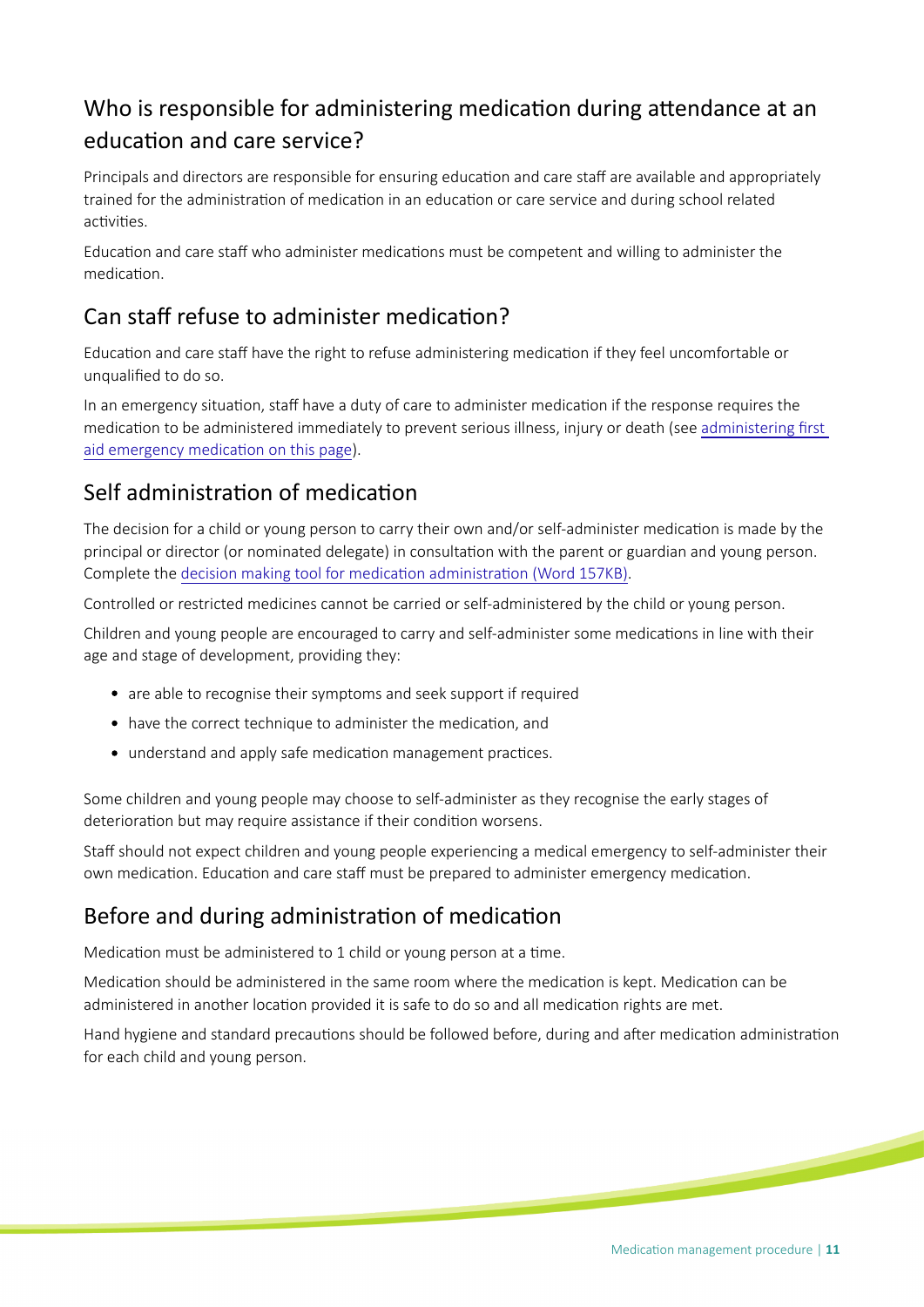Two education and care staff (with the exception of single staff services such as family day care, respite care program and rural care) are needed to administer medicaton to a child or young person. This makes sure:

- medication rights (Word 136KB) are checked
- the medication administration is supervised
- information documented in the medication log (Word 203KB) is correct.

### Post medicaton administraton and documentaton

#### **Medication log**

The medication log (Word 203KB) must be completed each time medication is required to be administered.

One medication log is required for each child, and for each medicine.

Both staff members must print their name and initial the medication log confirming all details are correct and the medication rights checklist (Word 136KB) has been followed. For single staff services a single name and inital is appropriate.

When all rows on the medication log have been completed, or when the medication is no longer required, the log must be closed. Give a copy to the parent/guardian. Keep the original fled in the child or young person's record.

#### **Medicaton advice form**

When medication has not been administered the parent or guardian must be notified immediately. They will advise if alternative arrangements are required for administration.

Complete a medication advice form (Word 157KB) for any of the following:

- medication has not been administered (including when the child or young person has refused to take the medication)
- a medication incident has occurred (including a medication error)
- post administration observations are required to be documented and communicated to the parent or guardian, or treatng health professional.

The medication advice form must be sent to the parent or guardian and a copy retained in the child or young person's record.

#### **Post administration observation**

Observations of the child or young person post administration can be documented on the medication advice form and forwarded to the parent and/or guardian.

Education and care staff can observe and document behaviours post administration to advise the parent or guardian, or treating health professional.

Education and care staff must not interpret behaviour in relation to a medical condition or monitor the effects of the medicaton.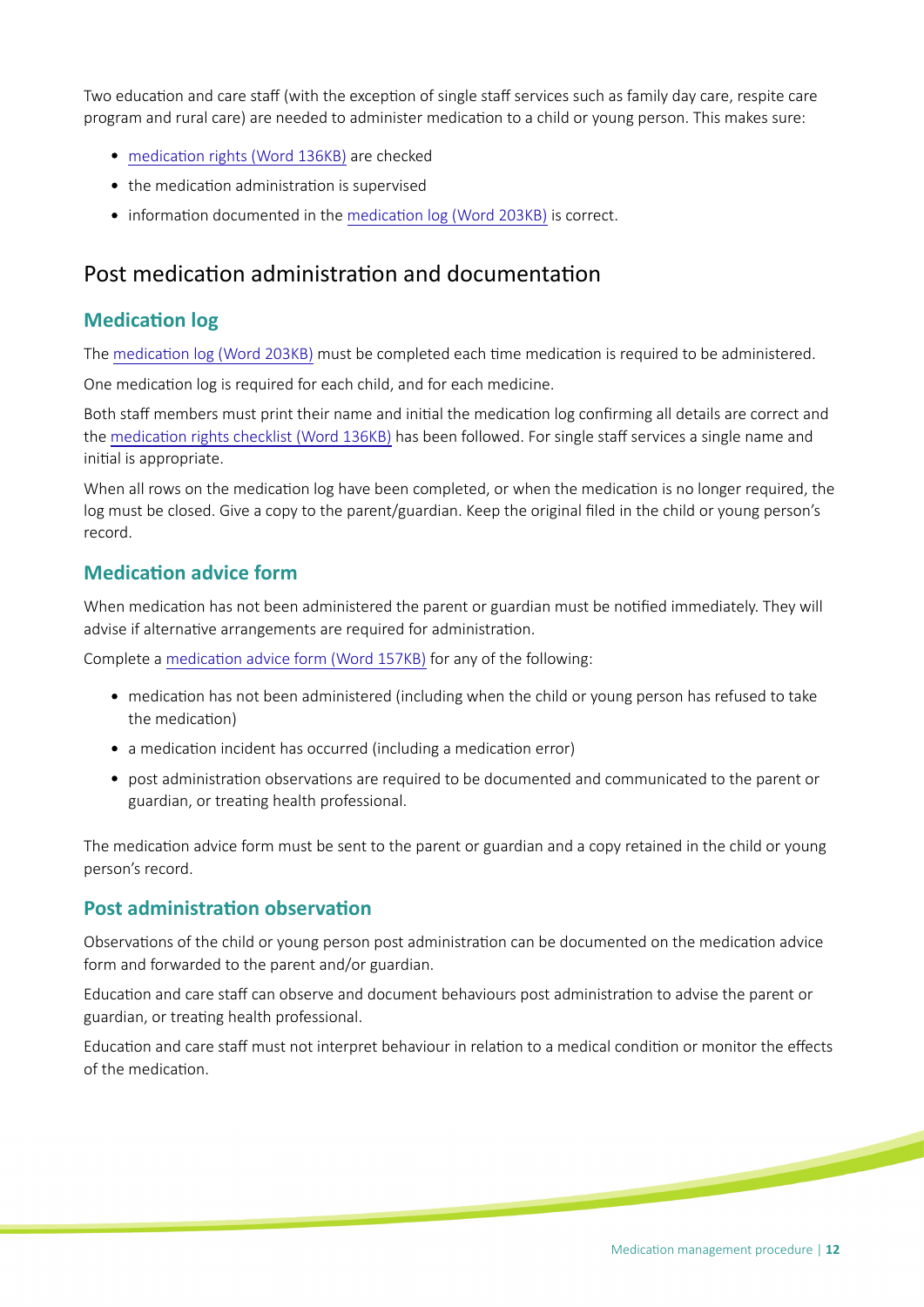#### **Response to side efects**

If the child or young person has collapsed or is not breathing following medication administration, call 000 (ambulance) and follow standard frst aid.

If the child or young person presents with unusual symptoms or behaviours following medicaton administraton, but it's not a medical emergency contact the parent or guardian immediately and follow their advice.

Document the side effects, advice given and action taken in the medication log and complete a medication advice form.

### Refusal to take medicaton

There may be a number of reasons why a child or young person refuses to take their medicaton.

Education and care services cannot use restrictive practices to make a child or young person take their medication

It's important to encourage children and young people to take their required medications, and this may include making allowances for an alternative time and location for administration (for example not in the classroom or not around peers).

When a child or young person refuses to take their medication notify the parent or guardian immediately. Follow the advice given by the parent or guardian provided it meets the requirements of this procedure. The parent or guardian may need to attend to administer the medication.

Document in the medication log (Word 203KB) and on a medication advice form (Word 157KB).

### Administering frst aid emergency medicaton

Education and care staff must administer medication in response to a medical emergency for children and young people diagnosed with a health condition, or as a first aid response for children, young people, staff and visitors.

#### **Adrenaline autoinjector (EpiPen) and asthma reliever inhaler (Ventolin)**

Adrenaline autoinjectors and asthma reliever pufers can be given as a frst aid response to any child, young person, staff or visitor having anaphylaxis or an asthma attack.

Where a child or young person has been prescribed an adrenaline autoinjector (EpiPen®) or reliever puffer for emergency medication this should be administered in line with their ACSIA action plan or [asthma care plan](https://www.asthmaaustralia.org.au/wa/about-asthma/resources).

Go to [anaphylaxis and severe allergies](https://www.education.sa.gov.au/supporting-students/health-e-safety-and-wellbeing/health-support-planning/managing-health-education-and-care/physical-health/anaphylaxis-and-severe-allergies) and [asthma](https://www.education.sa.gov.au/supporting-students/health-e-safety-and-wellbeing/health-support-planning/managing-health-education-and-care/physical-health/asthma) for more information.

#### **Prescribed emergency medicaton**

Some children and young people may need other medications as an emergency response.

These may require specialised training for example midazolam for the emergency treatment of seizures.

Additional training is needed to develop required competencies and ensure the safest option to manage risks to the child or young person's health (see training and education on this page).

All emergency medication must be prescribed by the treating health professional, documented in a medication agreement and administered in line with the [care plan](https://www.education.sa.gov.au/supporting-students/health-e-safety-and-wellbeing/health-care-plans) or individual first aid plan.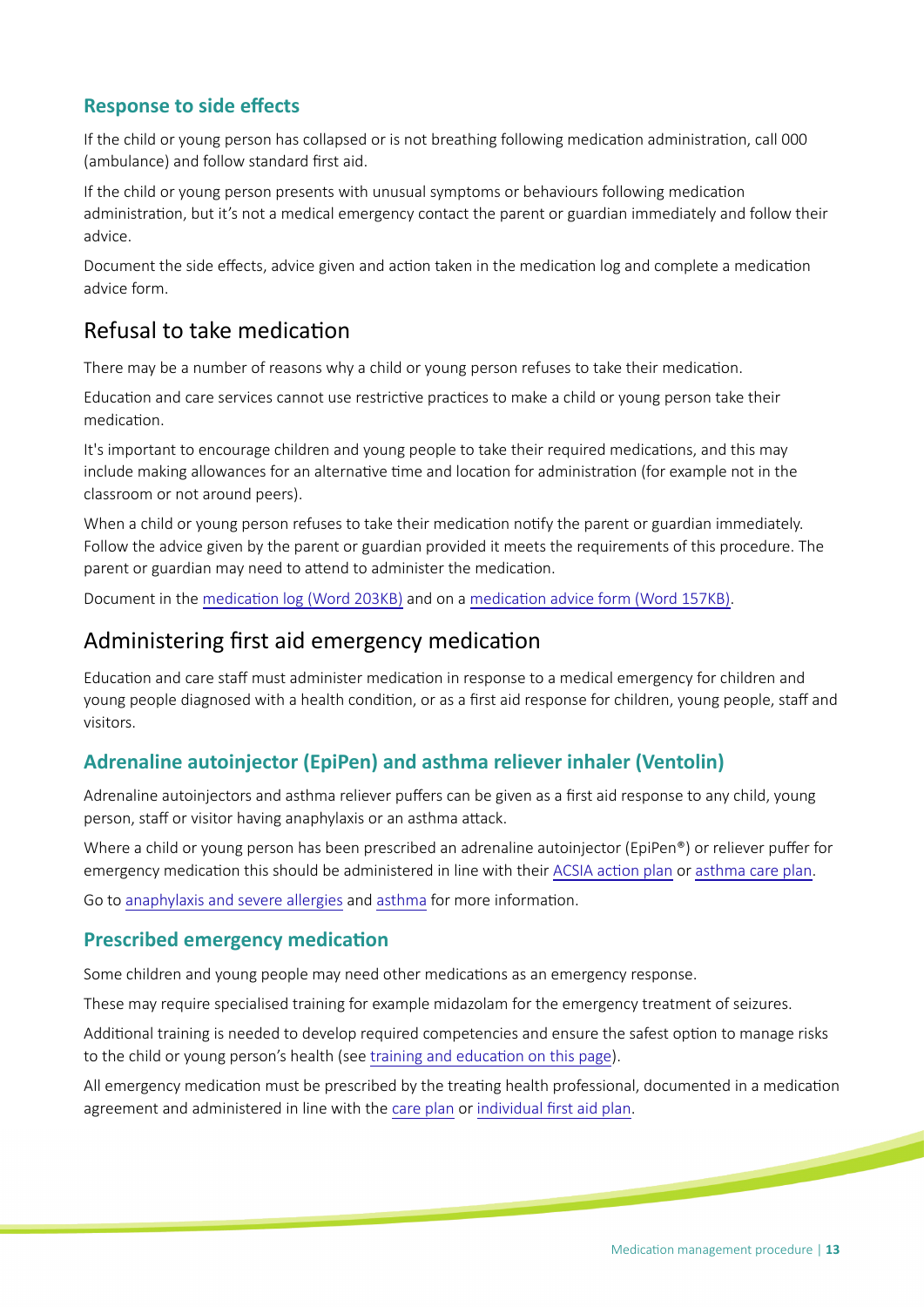## Storage, security and disposal of medication

### Storing medication

Medication must be stored safely and securely. All medication must be stored in line with manufacturer's instructions. Generally this will be in a locked cupboard or container in a cool (below 25 degrees), dry place out of direct sunlight.

All medicaton must be stored in the original container with a pharmacy label. If unpacked or decanted the medication integrity may be compromised and medication errors may occur.

#### **There are some important exceptons:**

- Emergency medication must be stored safely, and must be easily accessible at all times.
- Asthma reliever inhalers (Ventolin®) must be readily available at all times, including before and during exercise. Generally children and young people are responsible for their own inhalers. The need for a child or young person to have ready access to their inhaler should override any concerns about misuse by others.
- Some medications may need to be kept in the fridge. An appropriate refrigerator, with restricted access, should be identified and the medication should be placed in a closed plastic container with the lid clearly marked 'Medication'. Keep it on a separate shelf in the fridge.

### Storing controlled drugs

The storage and security of controlled drugs requires increased governance and accountability to reduce the risk of misuse, abuse and diversion.

Controlled drugs must be stored in a locked cupboard or storage area. Only authorised persons are to have access to controlled drugs. Authorisation to manage and administer controlled drugs must be approved by the principal or director. Complete an [authorisaton to administer controlled medicines form \(Word 109KB\).](https://www.education.sa.gov.au/sites/g/files/net691/f/hsp159-authorisation-administer-controlled-medicine.doc)

All controlled drugs at the education or care service must be recorded on the controlled drugs register (Word [209KB\)](https://www.education.sa.gov.au/sites/g/files/net691/f/hsp158-controlled-restricted-medicines-register.doc). A stock count is required daily, endorsed with the names and signatures of two staf members (or one staff member in single staff settings). This can be done at the same time as the medication is administered. This register does not replace the need to complete the medication log (Word 203KB). Any discrepancies with the medication count this must be reported to the police.

All transactions involving controlled drugs must be recorded on the controlled drugs register. When controlled drugs are delivered to the education or care service, or given back to the parent or guardian they must sign the controlled drugs register.

### Quantity of medication kept at education and care services

Where the medication is routine and required regularly, arrangements can be made with the education or care service to store up to a week or term's supply on site.

Medication that is required short-term should be provided daily or weekly.

All medicaton must be provided in an original pharmacy container with a pharmacy label. Providing medication in a Webster pack is best practice for safe medication management.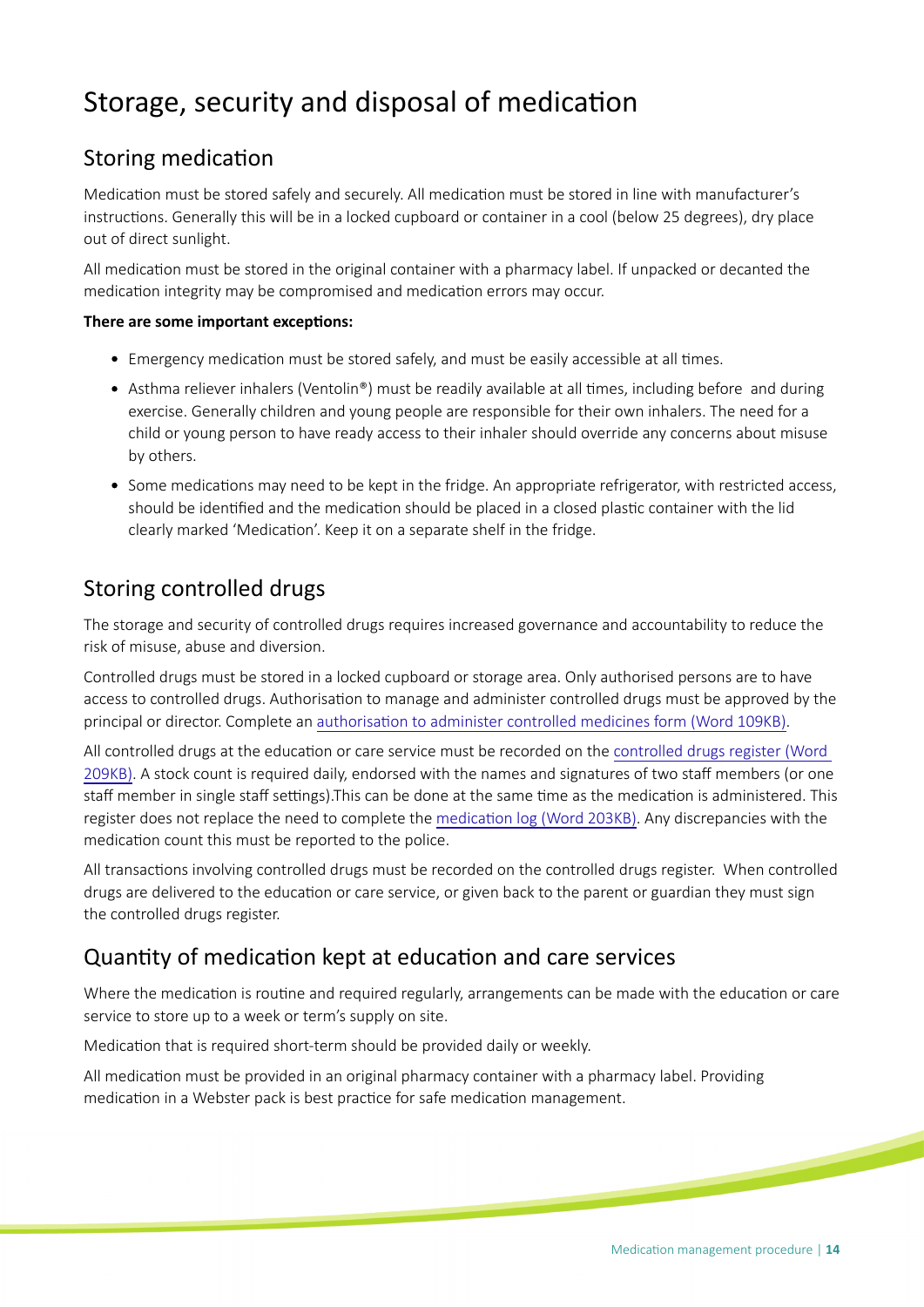Emergency medications may be stored at the education or care service at all times.

### Disposal of unused, damaged or expired medicaton

Unused, damaged or expired medication must be safely disposed of.

Prescribed medication should be returned to the parent or guardian. If the parent or guardian is unable to be contacted, or does not claim the medication it should be taken to a pharmacy for safe disposal. The parent or guardian must be advised in writng if medicaton is returned to a pharmacy.

The shelf-life of most medications is around 2 to 3 years from the date of manufacture. If stored correctly the integrity of the medication should remain intact. It's important to regularly check medication kept at the education or care service for integrity and expiry.

Where a child or young person's prescribed medicaton expiry date is nearing or the integrity of the medication is in doubt, contact the parent or guardian to replace the medication. General use medication should be returned to a pharmacy and replaced.

If the integrity of the medicaton is in doubt a pharmacist can inspect it to provide advice as to whether it's safe or requires replacement.

### Disposal of medicaton administraton equipment

Used syringes, pen needles, cannulas and lancets must be disposed of in an Australian Standards approved sharps container that is puncture-proof and has a secure lid. These containers are usually yellow and are available through pharmacies, local municipal councils and organisatons such as Diabetes SA.

All education and care services should ensure they have sharps disposal kits available that include:

- a sharps container
- disposable gloves
- safe practice instructions for the disposal of needles and syringes into the sharps container.

It is the parent or guardian responsibility to ensure appropriate optons are in place for the disposal of their child and young person's medication administration equipment. This should be documented in the child or young person's [health support agreement](https://www.education.sa.gov.au/doc/hsp120-health-support-agreement).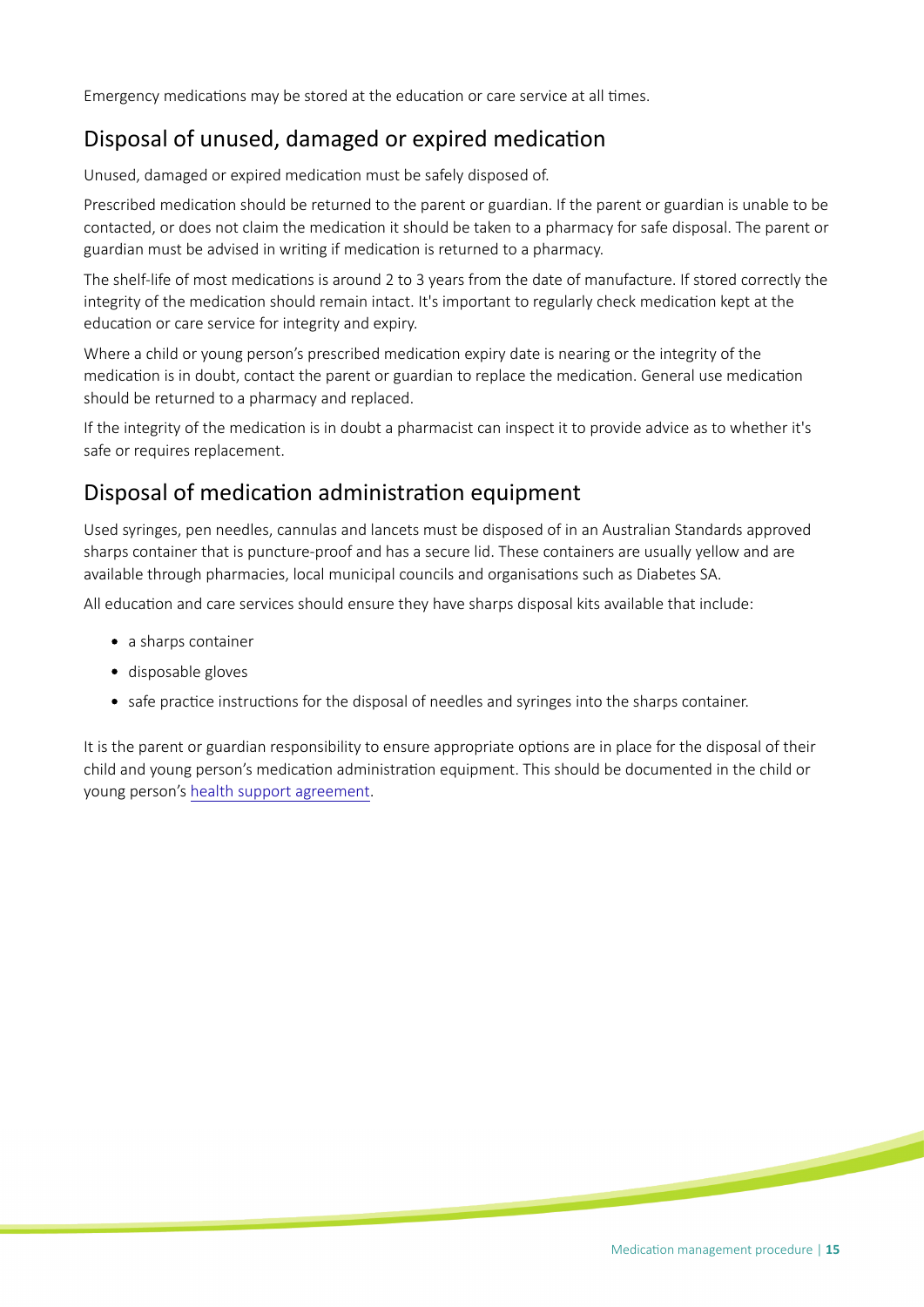## Medication errors, incidents and queries

If the incorrect dose or incorrect medicaton has been administered to a child or young person, do all of the following:

- If the child or young person has collapsed or is not breathing phone 000 (ambulance) immediately and follow standard frst aid.
- If there is no immediate adverse reaction phone the Poisons Information Centre on 131 126 and follow the advice given. If the advice indicates the child or young person can remain at the education and care service, ensure additonal supervision to monitor for any delayed adverse reactons
- Notify the parent or guardian.
- Document in the medication log (Word 203KB).
- Complete a medication advice form (Word 157KB) and forward to the parent or guardian. Keep a copy in the child or young person's fle.
- Report on the [Incident and Response Management System \(IRMS\)](https://edi.sa.edu.au/operations-and-management/emergency-management/irms).
- Review medication management and administration procedures at the education and care service to identify areas for improvement.

The local pharmacy or the Medicines Information service at the Women's and Children's Hospital can help with non-urgent medication information and advice:

- email [medinfo@sa.gov.au](mailto:medinfo@sa.gov.au)
- phone: (08) 8161 7222.

All medical incidents that require medical treatment and all near miss medication administration incidents must be reported on Incident and Response Management System (IRMS) within 24 hours of the event.

## Training and education

The Women's and Children's Hospital Disability Services have developed a paediatric medication safety online [program.](https://launch.sahealth.sa.gov.au/about/medication-safety) Staff managing medication in education and care services should complete this online program.

Specialised training is required for administration of some medications including:

### Adrenaline autoinjectors

- Adrenaline is emergency medication for anaphylaxis.
- Emergency response for anaphylaxis in included in the [HLTAID004 emergency frst aid response training](https://training.gov.au/Training/Details/HLTAID004).
- Australasian Society of Clinical Immunology and Allergy (ASCIA) free [e-training course on anaphylaxis](https://www.allergy.org.au/patients/anaphylaxis-e-training-schools-and-childcare)  management in education and care services.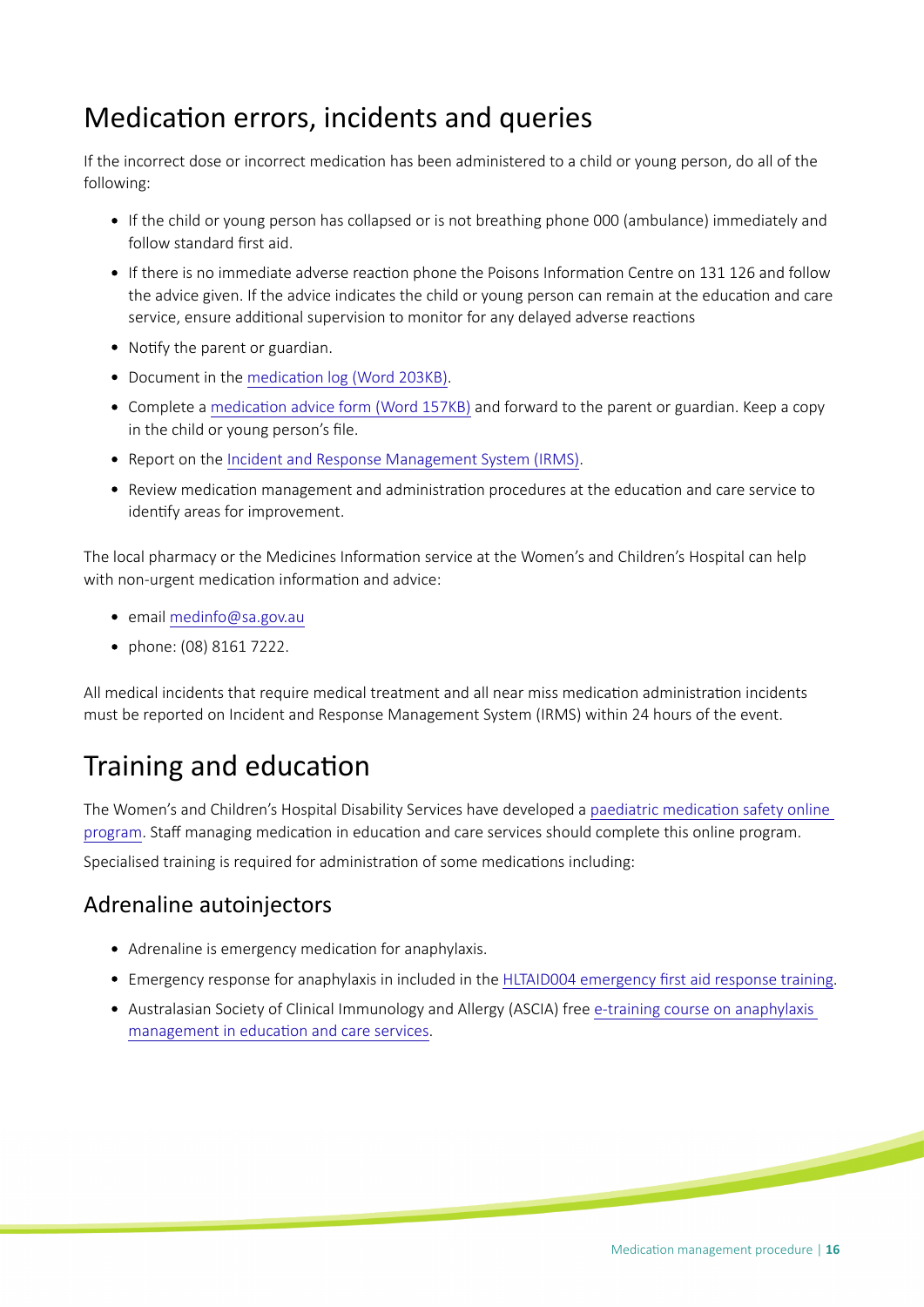### Insulin

- Insulin is medication used to manage blood glucose levels in people with diabetes.
- National Diabetes Services Scheme [Diabetes in Schools online training.](https://www.diabetesinschools.com.au/register-for-training)
- Refer to [Women's and Children's Hospital Endocrinology and Diabetes department](http://www.wch.sa.gov.au/services/az/divisions/paedm/endodiab/index.html) for training and advice from a Diabetes Nurse Educator, phone 8161 6402.

### Midazolam

- Midazolam is emergency medication for seizures.
- An emergency medication agreement plan (Word 1221KB) must be completed.
- See [seizures and epilepsy](https://www.education.sa.gov.au/supporting-students/health-e-safety-and-wellbeing/health-support-planning/managing-health-education-and-care/physical-health/seizures-and-epilepsy) for training providers.

### Oxygen

- Where a child or young person requires oxygen they must be referred to the [Access Assistant Program](https://www.education.sa.gov.au/supporting-students/health-e-safety-and-wellbeing/health-support-planning/managing-health-education-and-care/health-support-services-and-programs/access-assistant-program-aap) or [Registered Nurse Delegaton of Care Program.](http://www.wch.sa.gov.au/services/az/other/allied/disability/disability_services.html#rndcp)
- Emergency oxygen therapy can only be administered by trained staff or emergency services officers (ambulance officers), nursing or medical practitioners.

## Salbutamol (ventolin puffers)

- Salbutamol is used to treat asthma and as an emergency medication for an asthma attack.
- Emergency response for asthma is in included in the [HLTAID004 emergency frst aid response](https://training.gov.au/Training/Details/HLTAID004) training.
- Asthma Australia free online course, [asthma frst aid for schools](https://asthma.org.au/what-we-do/training/asthma-first-aid-for-schools/).

## Communication and risk management

### Communication

Go to the [health support webpage](https://www.education.sa.gov.au/supporting-students/health-e-safety-and-wellbeing/health-support-planning/managing-health-education-and-care/health-support) for general communication strategies.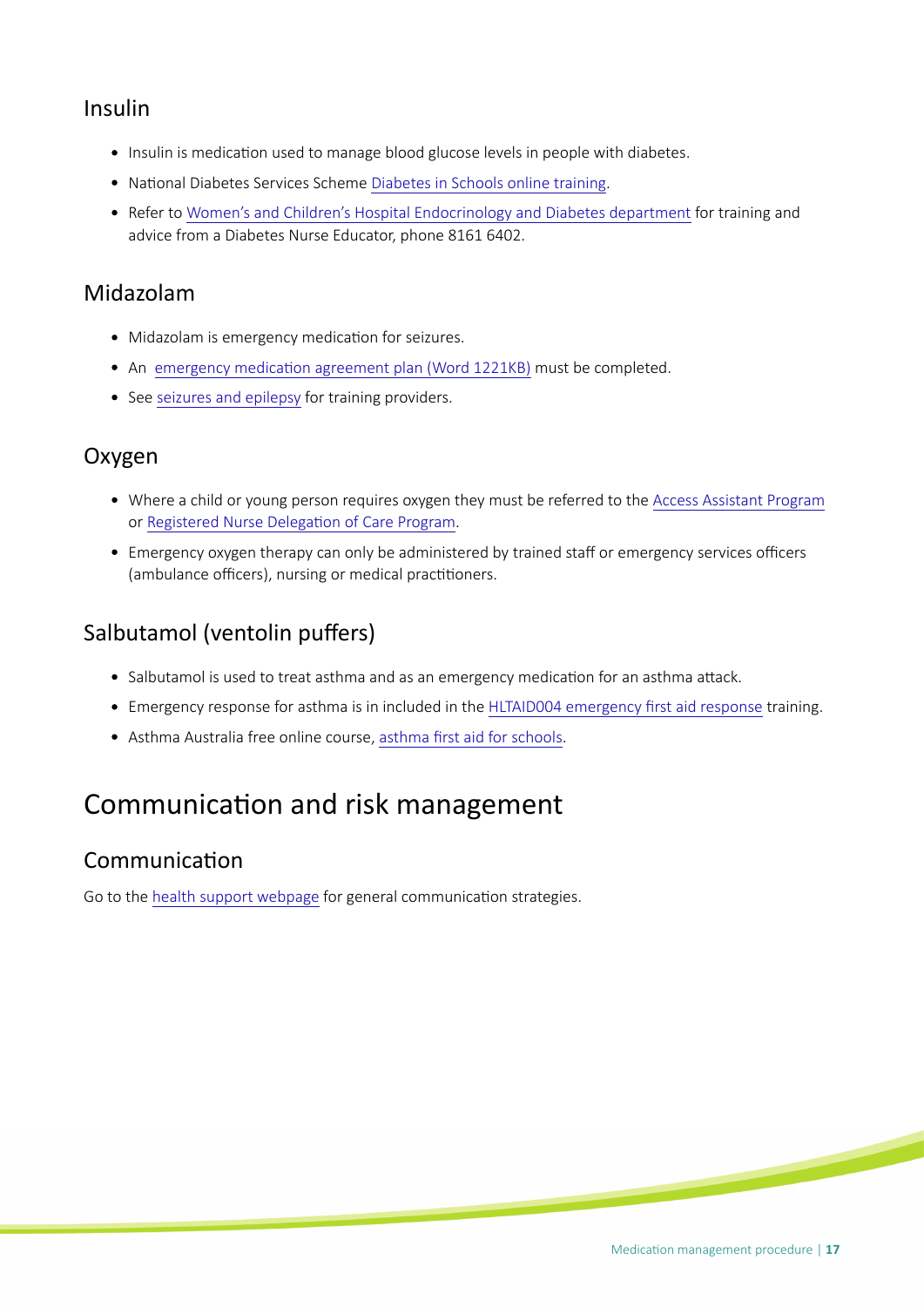Communication strategies where a child or young person requires medication must be developed with an assurance that parents and guardians understand the content, and should include:

- staff awareness of all children and young people currently enrolled who require administration of medication during attendance where this is required as an emergency response
- regular communication with parent or guardians of children and young people requiring medication administration during attendance to provide assurance that appropriate management, risk minimisation and emergency response strategies are in place including receiving copies of the [medicaton log \(Word](https://www.education.sa.gov.au/sites/g/files/net691/f/medication-log.doc)  [203KB\)](https://www.education.sa.gov.au/sites/g/files/net691/f/medication-log.doc) and medication advice form (Word 157KB) as required
- parent or guardians to communicate any changes to the child or young person's risk factors to ensure education and care staff have up-to-date information
- where age appropriate, communication with the peers of the child or young person with a medical condition, to identify early signs of deterioration and risk minimisation strategies.

#### Risk minimisaton strategies

Risks associated with maintaining and administering medications at education and care services include:

- medications not provided
- administration incidents
- loss of medication, through spillage or poor management
- $\bullet$  theft or misuse of medication
- deterioration of the medication due to incorrect storage or transport
- access to medication, particularly for emergency medications
- expiry of medications.

To reduce these risks:

- Strict medication administration processes must be followed.
- Medications should be stored according to specific requirements and with consideration to the safety of staff, children and young people and the wider school community.
- The [health support agreement \(Word 128KB\)](https://www.education.sa.gov.au/sites/default/files/hsp120-health-support-agreement.docx) should be used to support and document decision making for children and young people requiring health support in the context of the individual site.

# Definitions

## Access Assistant Program (AAP)

Supports children and young people with a disability and/or who have complex health support needs so they can participate in education and care services.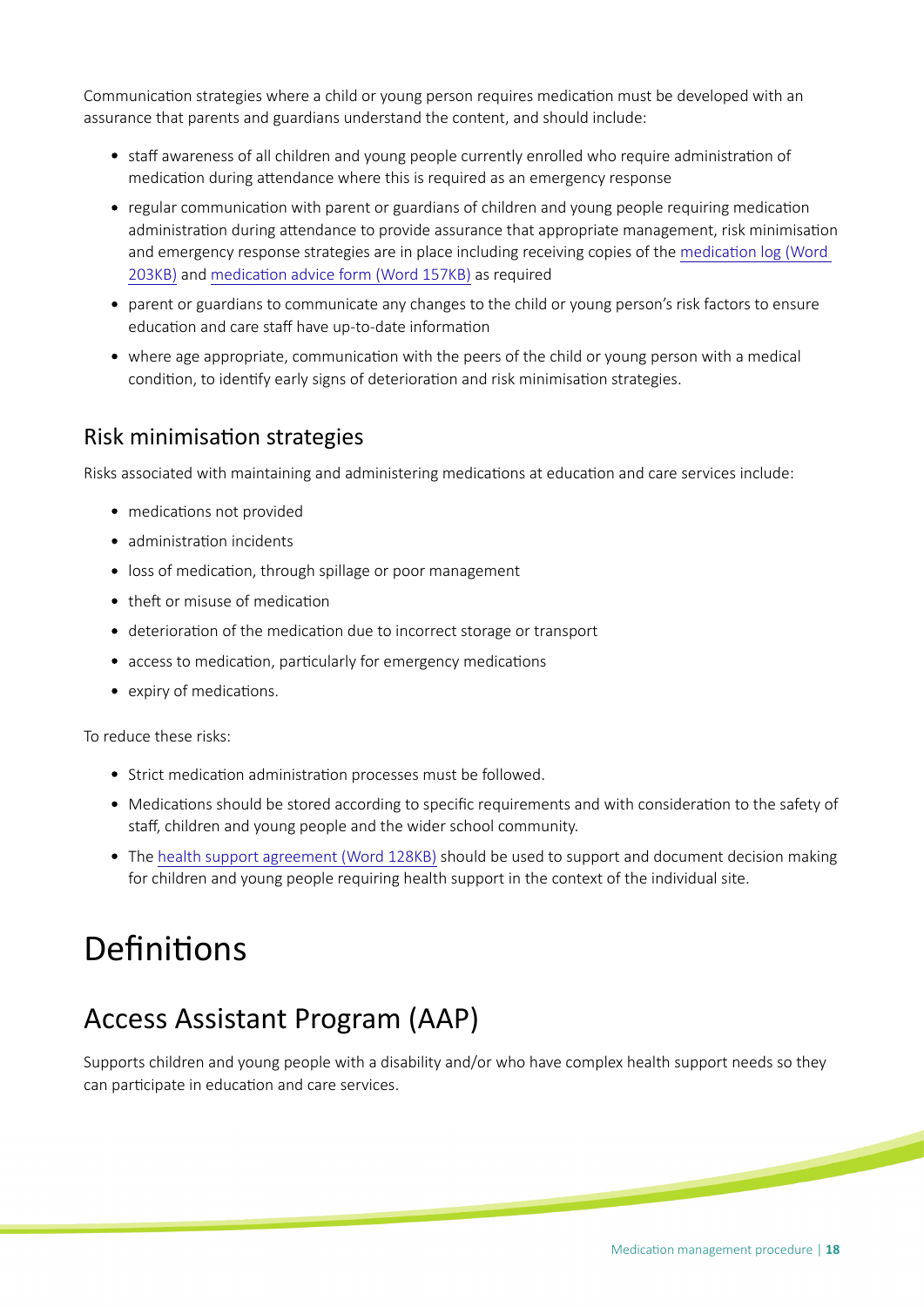## aurally

Where products are administered into the ear, usually to treat conditions of the ear such as ear infections or excessive ear wax.

## controlled drug

Also: Schedule 8 medications, Schedule 8 drugs, S8's, drugs of dependence. Prescription medications that are likely to cause dependence or be abused.

## Creon

A pancreatic enzyme replacement supplement that is used to improve food digestion in people with cystic fbrosis who cannot digest food properly. Creon is not a medicine in the context of this procedure.

## education and care service

Includes children's centres, preschools, schools, family day care, home based childcare, respite care programs.

## emergency medication

Medication required for the emergency first aid treatment of specific medical conditions, ie adrenaline autoinjector for anaphylaxis, reliever pufer (Salbutamol (Ventolin)) for asthma, midazolam for seizures.

## high risk medications

Medications that have a high risk of causing significant patient harm or death when used in error. Includes insulin.

## inhaled

Where a substance is breathed into the lungs, usually through the mouth or mouth and nose.

## INM (intranasal midazolam)

Emergency medication prescribed to treat seizures that is administered through the nose.

## midazolam

Also intranasal midazolam, INM. Emergency medication prescribed to treat seizures.

## orally

A route of administration where a substance is taken through the mouth.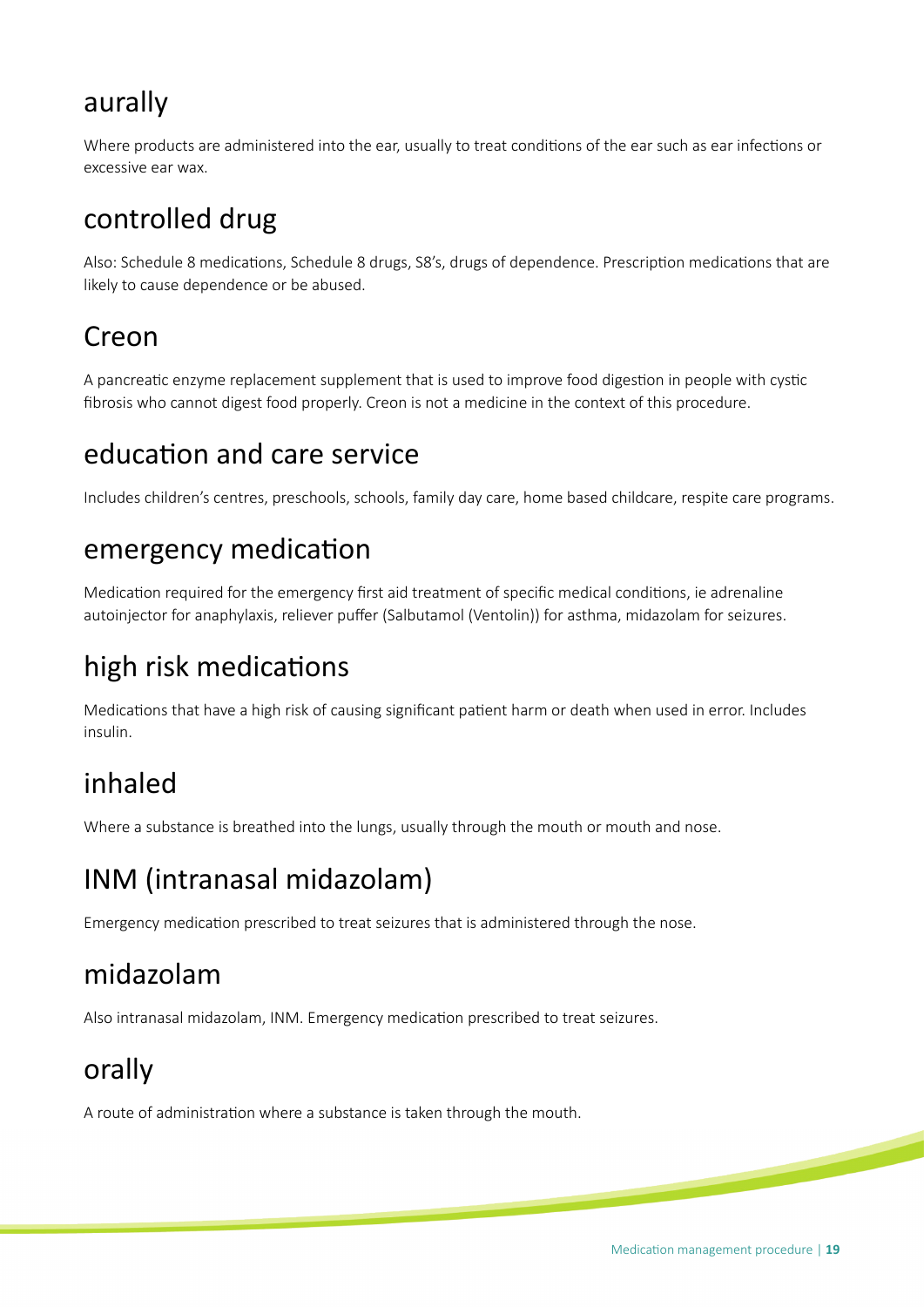## PRN

Medicines that are taken as needed are known as PRN medicines. PRN is a Latin term for 'pro re nata', which means 'as the thing is needed'.

## restricted schedule 4 medicines

Also called restricted S4 or S4R. Schedule 4 medicines that are liable to abuse, ie benzodiazepines (eg Diazepam) and tramadol. For this group of medicines, the traditonal storage and record keeping requirements for a schedule 4 medicine are inadequate to provide the level of accountability required.

## topically

Where a product is applied directly onto the outer body surface.

# Supporting information

## **Related legislation**

Code of Practice First Aid in the Workplace 2016 (PDF 713KB) [Controlled Substances Act 1984](https://www.legislation.sa.gov.au/LZ/C/A/CONTROLLED%20SUBSTANCES%20ACT%201984.aspx) Controlled Substances (Poisons) Regulations 2011 [Controlled Substances \(Controlled Drugs, Precursors and Plants\) Regulatons 2014](https://www.legislation.sa.gov.au/LZ/C/R/CONTROLLED%20SUBSTANCES%20(CONTROLLED%20DRUGS%20PRECURSORS%20AND%20PLANTS)%20REGULATIONS%202014.aspx) Disability Discrimination Act 1992 Disability Standards for Education 2005 (PDF 209KB) [Educaton and Early Childhood Services \(Registraton and Standards\) Act 2011 \(PDF 1MB\)](https://www.legislation.sa.gov.au/LZ/C/A/EDUCATION%20AND%20EARLY%20CHILDHOOD%20SERVICES%20(REGISTRATION%20AND%20STANDARDS)%20ACT%202011/CURRENT/2011.46.AUTH.PDF) Education and Care Services National Regulations National Disability Insurance Scheme Act 2013 [State Records Act 1997](https://www.legislation.sa.gov.au/LZ/C/A/STATE%20RECORDS%20ACT%201997.aspx) [Work Health and Safety Act 2012](https://www.legislation.sa.gov.au/LZ/C/A/WORK%20HEALTH%20AND%20SAFETY%20ACT%202012.aspx)

## Related policies

[Duty of care policy](https://edi.sa.edu.au/library/document-library/controlled-policies/duty-of-care-policy) First aid and infection control standard

## Supporting forms and documents

[HSP120 Health support agreement \(Word 138KB\)](https://www.education.sa.gov.au/sites/default/files/hsp120-health-support-agreement.docx?v=1562633827)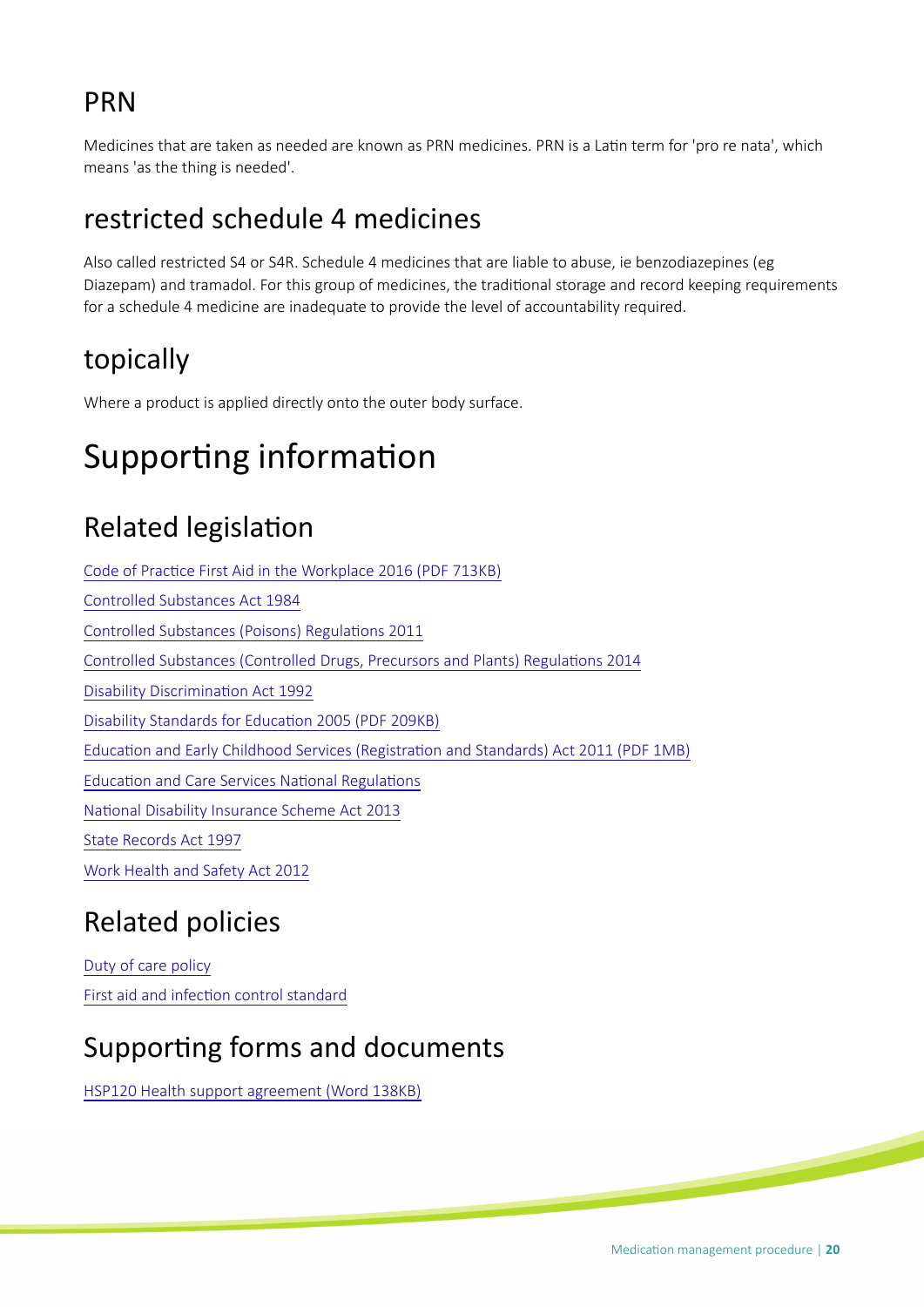[HSP121 Safety and risk management plan \(Word 139KB\)](https://www.education.sa.gov.au/sites/g/files/net691/f/hsp121-safety-risk-mgmt-plan.doc) [HSP124 Individual frst aid plan \(Word 128KB\)](https://www.education.sa.gov.au/sites/default/files/hsp124-individual-first-aid-plan.docx?v=1560996319) [HSP125 Guide to planning health support \(Word 86KB\)](https://www.education.sa.gov.au/sites/default/files/hsp125-guide-to-planning-health-support.docx) HSP151 Medication agreement (Word 172KB) HSP152 Multiple medication agreement (Word 212KB) HSP153 Emergency medication management plan (Word 167KB) HSP154 Decision making tool for medication administration HSP155 Medication log (Word 202KB) HSP156 Medication rights checklist (Word 135KB) HSP157 Medication advice form (Word 156KB) HSP159 Authorisation to administer controlled medicines (Word 108KB) Medication in education and care services: information for families (PDF 229KB) Medication error, incident, query or advice flowchart (PDF 129KB) Medication administration flowchart (PDF 127KB)

# Record history

Published date: May 2020

## Approvals

File number: 18/07542 Status: approved Version: 3.0 Policy officer: senior advisor, Health Support, Disability Policy and Programs Policy sponsor: director, Disability Policy and Programs Responsible executive director: executive director, Early Years and Child Development Approved by: director, Disability Policy and Programs Approval date: 6 May 2020 Review date: 6 May 2023

## Revision record

Version: 18/07542 V3.0 Approved by: director, disability policy and programs Approved date: 6 May 2020 Review date: 6 May 2023